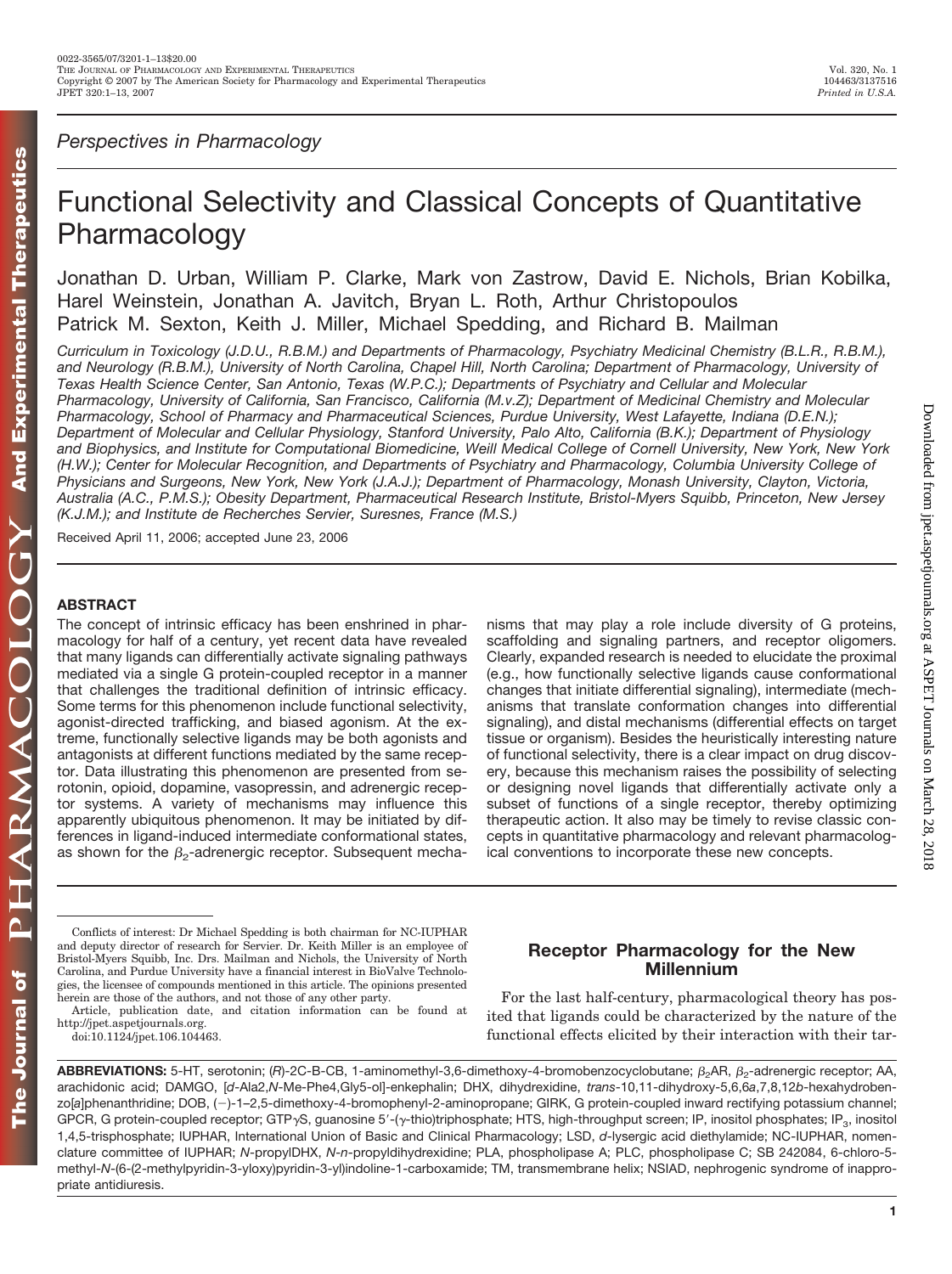get receptor. These effects are governed by two important properties: 1) affinity, the property of attraction between a ligand and its receptor, and 2) efficacy, the property that allows ligands, once bound, to produce a response (Kenakin, 1997). This concept has led to the classification of receptor ligands as full agonists, partial agonists, neutral antagonists, or inverse agonists. Perhaps the key idea that governs this classification is the notion of "intrinsic efficacy", originally proposed by Furchgott (1966) as a measure of the stimulus per receptor molecule produced by a ligand. According to this notion, full agonists possess sufficiently high intrinsic efficacy, such that they maximally stimulate all cellular responses linked to a given receptor. Partial agonists possess lower degrees of intrinsic efficacy (leading to submaximal responses), whereas inverse agonists reduce constitutive (ligand-independent, basal) receptor signaling. Neutral antagonists possess no intrinsic efficacy but occupy the receptor to block the effects of full, partial, or inverse agonists. This idea has also led to the assumption, dearly held in pharmacology, that the ability of the ligand to impart (or reduce) stimulus once that ligand is bound to the receptor is an inherent property of the ligand-receptor complex. Intrinsic efficacy is thus differentiated from the more operational term "intrinsic activity" (Ariens, 1954) that simply refers to the maximal effect  $(E_{\text{max}})$  of a ligand relative to a reference agonist in a given experimental system.

Therefore, in classical pharmacological terms, intrinsic efficacy has been viewed as a system-independent parameter that is constant for each ligand at a given receptor, irrespective of where that receptor is expressed. Any differences in the expression of agonism by a ligand between cell and tissue types were assumed simply to reflect differences in receptor density and/or the strength of stimulus-response coupling. In other words, the classification of compounds on the basis of intrinsic efficacy only allowed for variations in the quantity of the stimulus that was imparted to the cell, but not the quality. A full agonist would be expected to activate all of the signaling pathways linked to a receptor to the same degree as the endogenous ligand for that receptor. In contrast, a ligand that antagonizes one signaling pathway via a specific receptor should antagonize every pathway coupled to that receptor to the same extent. One consequence of this theory was the weight it added to Ehrlich's idea of a therapeutic "magic bullet". It led to a focus on discovery of new receptor ligands with high affinity and having specific functional characteristics at a single target. Although modern drug discovery recently has recognized that there is value in ligands that act by simultaneously targeting multiple receptors (Roth et al., 2004), there is still the widespread view that the characteristics of ligands at target receptors can be described by their "intrinsic efficacy". In fact, the notion that intrinsic efficacy is system-independent forms a major underlying premise in drug discovery today—that the pharmacological characteristics of a drug tested in an experimental model system can be extrapolated to all systems. As discussed below, this premise is frequently incorrect.

This change in perspective has been spurred by data emerging within the past decade in which certain ligands were shown to have quite diverse functional consequences mediated via a single receptor. Because these data were clearly not consistent with classical pharmacological concepts, they were often dismissed as artifacts caused by dif-

ferences in "strength of signaling", receptor reserve, undetected interactions with unknown receptors, effects of trace contaminants or drug metabolites, and/or similar mechanisms. Yet as more and more data have been amassed with a variety of different receptors, it is becoming clear that the classical concept of "intrinsic efficacy" as a system-independent constant, although once having conceptual utility, is probably not correct. Indeed, almost every researcher reaching this conclusion felt it important enough to coin their own descriptive terms that now include "functional selectivity", "agonist-directed trafficking of receptor stimulus", "biased agonism", "protean agonism", "differential engagement", and "stimulus trafficking" (to name just a few).

It was the concatenation of this research that led to two symposia at the *Experimental Biology 2005* meeting whose essence is captured in this Perspective. We propose that ligands induce unique, ligand-specific receptor conformations that frequently can result in differential activation of signal transduction pathways associated with that particular receptor (Roth and Chuang, 1987; Kenakin, 1995; Mailman et al., 1997, 1998; Clarke and Bond, 1998; Ghanouni et al., 2001; Gonzalez-Maeso et al., 2003). This differential activation may be expressed as differences in intrinsic activity and/or potency at one signaling pathway versus another that are not due to differences in affinity at the mediating receptor. Throughout this article, this concept is termed "functional selectivity", yet it must be made clear that this is not a IUPHAR-accepted convention. We chose it for the symposium titles, because it is a purely operational term that can accommodate one or any combination of several involved mechanisms (vide infra). Indeed, as is noted below, the participants suggested that it may be timely to settle on conventions that will help to focus the relevant literature in this area. Although most of the research that was presented is recent and uses a variety of modern techniques, we are aware that ideas related to "functional mismatches" had been theorized earlier, sometimes going back decades (Portoghese, 1965; Jim et al., 1985; Roth and Chuang, 1987). We summarize below some of the data from our laboratories that support this concept, but we recognize that others also have made similar observations and come to similar conclusions.

## **Examples of Functional Selectivity**

#### Atypical Agonists of 5-HT<sub>2</sub> Serotonin Receptors

There have been a plethora of observations of functional selectivity made by a number of groups investigating serotonin receptor systems. The effector that has been best characterized with respect to 5-HT<sub>2</sub> signaling involves the  $Ga_{\alpha}$ stimulation of phospholipase C (PLC), leading to the formation of inositol phosphates (IP) and diacylglycerol, thereby modulating intracellular calcium  $[Ca^{2+}]$ <sub>i</sub> (Hoyer et al., 1994). This receptor family also has been shown to mediate the release of arachidonic acid (AA), presumably through the activation of phospholipase  $A_2$  (PLA<sub>2</sub>) (Felder et al., 1990), an enzyme that acts on membrane phospholipids.

Berg et al. (1998b) reported the capability of certain serotonergic ligands to differentially activate these signal transduction pathways associated with the human serotonin  $5-\text{HT}_{24}$  and  $5-\text{HT}_{2}$  receptors. They observed that the relative efficacy of a series of ligands for each of the receptors differed depending upon whether PLC-mediated accumula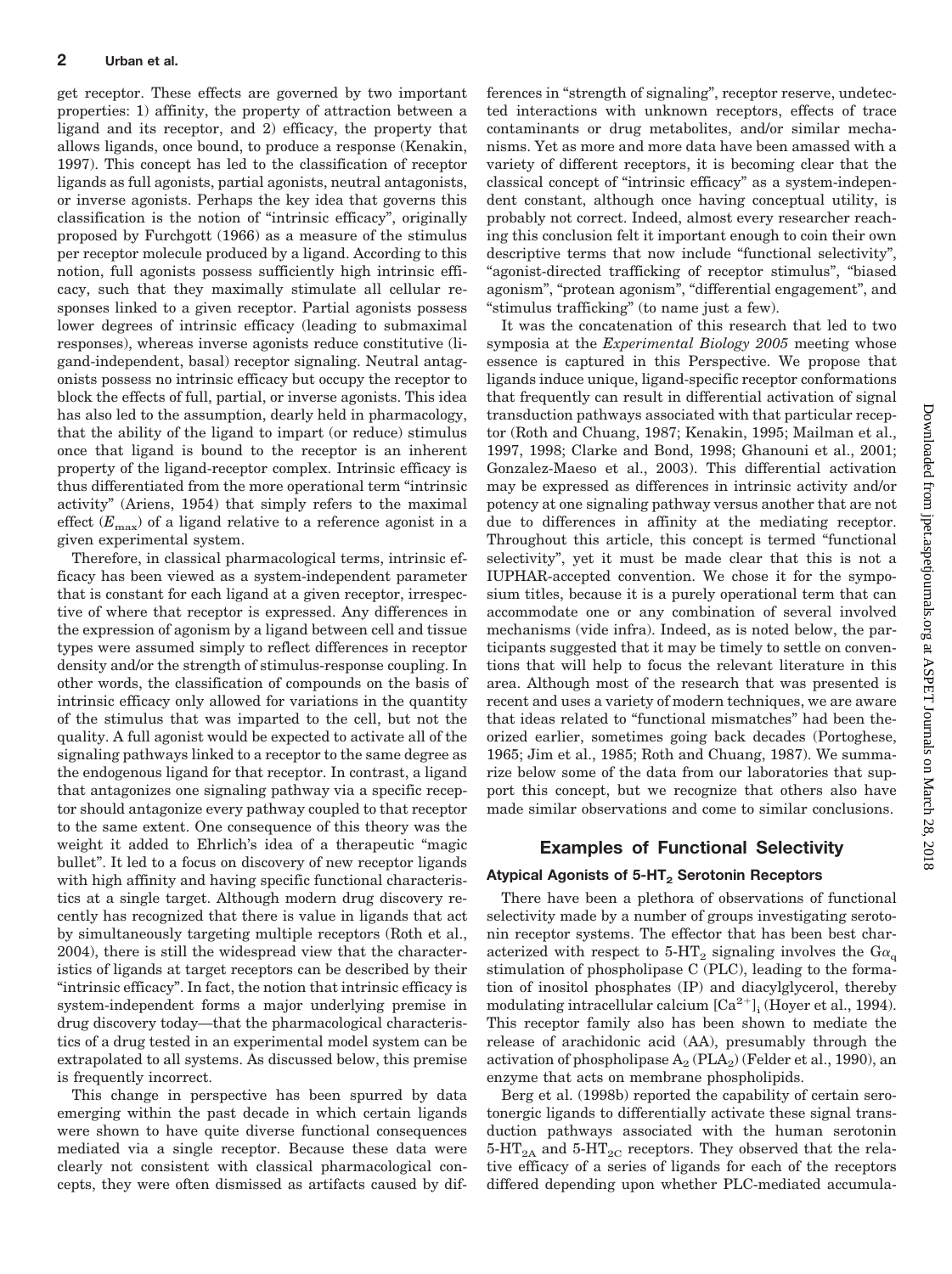tion of IP or  $PLA_2$ -mediated release of AA was measured (Fig. 1). Important aspects of the experimental design were that responses to the reference drug were obtained along with each test ligand in every experiment, and both signal transduction responses were measured simultaneously from the same cells, thereby obviating methodological reasons for response-dependent differences in relative agonist efficacy (Berg et al., 1998a). The significance of these differences in relative efficacy was further supported by the lack of difference in relative agonist efficacy between the PLC-IP response and increases in  $[Ca^{2+}]$ <sub>i</sub> levels of which agonists would not be expected to regulate differentially.

Further studies of the  $5-HT_{2C}$  receptor demonstrate that the ability of agonists to activate receptor desensitization mechanisms also seems to be ligand-dependent (Fig. 1). Marked differences are observed in the relative efficacy of agonists to rapidly desensitize the  $5-HT_{2C}$ -mediated PLC-IP and  $PLA<sub>2</sub>$ -AA response pathways, but these efficacies of desensitization did not correspond to the relative efficacies of pathway activation (Stout et al., 2002). Examination of the  $5-\text{HT}_{2C}$  receptor molecular structure indicates that the second intracellular loop plays a crucial role in transmitting agonist-specific information to the PLC-IP and  $PLA<sub>2</sub>-AA$  signal response pathways. It was observed that, by changing three amino acids within this region (positions 156, 158, and 160 from Ile-Asn-Ile to either Val-Ser-Val or Val-Glu-Val), the capacity of  $5-HT_{2C}$  agonists to differentially signal through these response pathways was compromised (Berg et al., 2001). This example, a result of mRNA editing, highlights the importance of how subtle changes in receptor structure and its effect on conformation (Visiers et al., 2001) can ultimately affect the cellular signaling responses.

The concept of functional selectivity also applies to compounds that are classified as inverse agonists, some of which may have different functional characteristics at other signaling pathways mediated by the targeted receptor. An example of this is SB 242084 (Cussac et al., 2002), a functionally selective ligand that is a strong inverse agonist for  $5-HT_{2C}$ 



Fig. 1. Functional selectivity at the  $5-\text{HT}_{2C}$  receptor. Bars represent the ratio of the maximal effect of the test ligands to that of the reference ligand, 5-HT. Note, for example, that bufotenin is a full agonist at AA release and a partial agonist at IP accumulation, whereas *m*-trifluoromethylphenylpiperazine (TFMPP) is a full agonist at IP accumulation but has only partial intrinsic activity at AA release. Other examples violating the classically held tenet of intrinsic efficacy (i.e., response independence) are also seen in the data from Stout et al. (2002).

receptor-mediated PLA<sub>2</sub>-AA release and  $Ga_i$  but an agonist for PLC-IP (De Deurwaerdere et al., 2004). These observations further support the notion of ligand-induced differential signaling and highlight the importance of referencing response and the conditions of that response when describing the intrinsic activity of a ligand.

Other interesting data have arisen from studies that looked specifically at hallucinogens and their differential signaling through the  $5-HT_{2A}$  receptor. Although the PLC-IP effector is an easy pathway to evaluate experimentally, there had been no proof that the hallucinogenic effects of compounds, such as LSD, rely on its activation. A recent report (Rabin et al., 2002) emphasized that there is no correlation between hallucinogenic activity and activation of the PLC effector pathway. Kurrasch-Orbaugh et al. (2003b) compared the effects of LSD and DOB (a hallucinogenic phenethylamine derivative) on  $5-HT_{2A}$  receptor-mediated accumulation of  $IP_3$  and found that both had significant potency for this pathway ( $EC_{50} = 10$  and 70 nM, respectively), yet LSD demonstrated little intrinsic activity (22%) relative to that (80%) of DOB.

The discrepancies between PLC activation and in vivo pharmacology led to the investigation of other effector pathways associated with  $5-HT_{2A}$  receptor activation. As mentioned previously,  $5-HT_{2A}$  receptor stimulation also leads to the release of AA. A series of  $5-HT_{2A}$  agonists was found to have varying potencies and intrinsic activities for the accumulation of  $IP_3$  or AA (Fig. 2), but it appeared that activation of the latter pathway was more likely to be associated with hallucinogenic effects than  $IP_3$  accumulation (Kurrasch-Orbaugh et al., 2003a). Further investigation of hallucinogenmediated release of AA demonstrated that this functional pathway is more complex than originally thought. In vitro, after a 30-min agonist stimulation, it has been shown that AA signaling probably involves  $G\alpha_{i\prime o}$  and  $G\alpha_{12/13}$ , as well as G $\beta\gamma$ , Rho, mitogen-activated protein kinase kinase 1/2, and p38 MAPK (Kurrasch-Orbaugh et al., 2003a), indicating that more than one signaling cascade is responsible for  $5-HT_{2A}$ receptor-mediated AA release. More recent studies have demonstrated that  $5-HT_{2A}$  receptor activation also leads to the formation of the 2-arachidonylglycerol, an endocannabinoid whose formation is partially dependent on the PLCmediated accumulation of  $IP_3$  (Parrish and Nichols, 2006).

Therefore, it seems that activation of the  $5-HT_{2A}$  receptor leads to the production of at least three distinct biochemical signals  $(IP_3/diacylglycerol, AA, and 2-arachidonylglycerol)$ and that the relative activation of these pathways varies with the ligand under investigation. Moreover, the "transcriptome fingerprints" of various agonists activating only the  $5-HT_{2A}$ receptors were shown to differ (Gonzalez-Maeso et al., 2003). However, at present, there is no clear evidence to suggest what structural characteristics of a ligand promote the activation of one effector over the others. The induction of unique receptor conformations by each ligand would, in theory, promote distinct affinities and coupling efficiencies to the various G proteins endogenously expressed in cell models and also possibly to other proteins that interact with the receptors in modulating signal transduction. Virtual docking of enantiomeric phenethylamines into a homology model of the  $5-\text{HT}_{24}$  receptor has been employed to investigate the possibility that subtle structural differences among ligands might be responsible for distinct receptor conformations and hence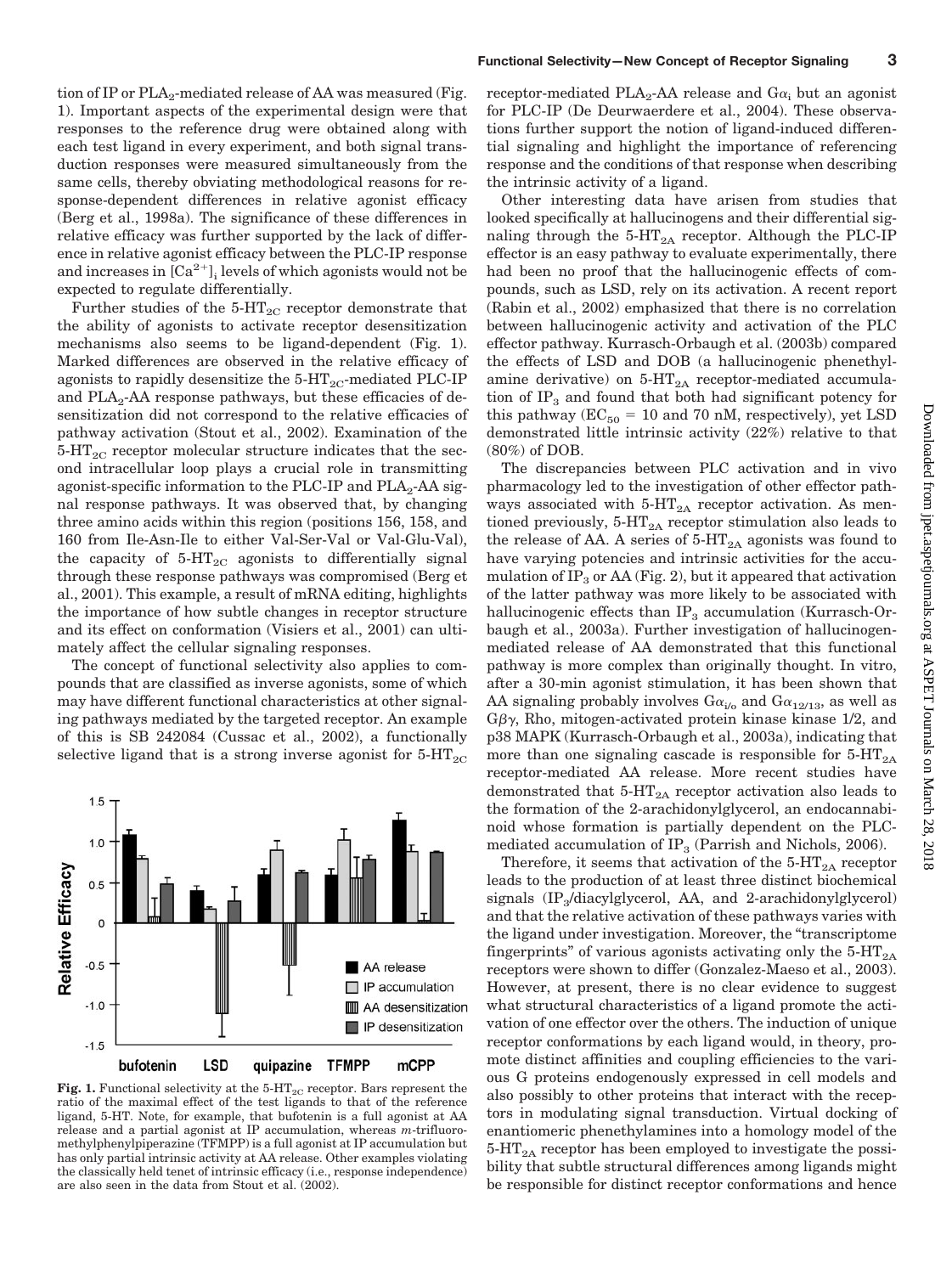

Fig. 2. Functional selectivity at 5-HT<sub>2A</sub> receptors. The panel on the left illustrates relative potency of two agonist ligands in stimulating PLC, measured by the accumulation of inositol phosphates in a stable rat 5-HT<sub>2A</sub> NIH-3T3 cell line. The EC<sub>50</sub> values for DOB and  $(R)$ -2C-B-CB are 23 and 43 nM, respectively, only 2-fold different, with similar intrinsic activities. By contrast, the panel on the right shows the potency of the same two ligands in stimulating AA release from these cells,  $EC_{50}$  values of 58 nM and 1.6  $\mu$ M, respectively, their potencies differing in this signaling pathway by nearly 30-fold. Although DOB is clearly not functionally selective, (*R*)-2C-B-CB, a structurally related ligand, is 36-fold selective in stimulating the PLC signaling pathway over AA production.

the unique pharmacologies associated with a number of the  $5-\text{HT}_{2\text{A}}$  ligands (Parrish et al., 2005). These studies indicate that there is much more research to be done before the molecular determinants of functional selectivity in any GPCR paradigm are to be elucidated (Parrish et al., 2005).

## **5-HT2 Serotonin Receptor "Antagonists" and Collateral Efficacy**

Most of the examples of compounds that seem to activate 5-HT receptors differentially are ligands that were originally thought to be typical agonists, yet there are examples in which presumed antagonists actually demonstrate an agonist-like activity. For example, chronic antagonist treatment often leads to compensatory receptor up-regulation (Hess et al., 1988) that may be one of the mechanisms involved in the resultant "supersensitivity" of receptor signaling (Schulz et al., 1979). In spite of this fact, it has long been known that chronic antagonist administration leads to apparent receptor down-regulation and desensitization of signaling with some GPCRs (for recent reviews, see Kenakin, 2005; O'Connor and Roth, 2005). This paradoxical regulation of GPCRs by antagonists was discovered and has been most convincingly demonstrated for  $5-HT<sub>2</sub>$  family serotonin receptors.

Peroutka and Snyder (1980) were the first to demonstrate that chronic treatment with  $5-HT_{2A}$  antagonists leads to apparent  $5-HT_{2A}$  receptor down-regulation in vivo—a finding that has now been replicated in over 100 published studies (see Gray and Roth, 2001 for review), of which many have shed additional light on this phenomenon. It has been demonstrated that: 1) antagonists induce  $5-HT_{2A}$  receptor internalization and down-regulation in vitro when cloned receptors are expressed in heterologous expression systems (Berry et al., 1996; Newton and Elliott, 1997; Willins et al., 1999; Bhatnagar et al., 2001); 2) antagonists induce  $5-HT_{2A}$  receptor internalization in vivo in individual cortical neurons (Willins et al., 1999); 3) antagonist-induced desensitization requires internalization (Hanley and Hensler, 2002); and 4) antagonist-induced receptor down-regulation does not occur due to changes in receptor synthesis (Roth and Ciaranello, 1991; Anji et al., 2000). Antagonist-induced internalization, an example of "collateral efficacy" (Kenakin, 2005), also has been demonstrated with cholecystokinin and other peptide receptors (Roettger et al., 1997; Sneddon et al., 2003).

These observations suggest that the antagonist-induced

internalization of  $5-HT_{2A}$  and other GPCRs may have therapeutic potential. For example, Elphick et al. (2004) recently demonstrated that the JC Virus—the causative agent of progressive multifocal leukoencephalopathy—uses  $5-HT_{2A}$  receptors to infect cells and that some  $5-HT_{2A}$  antagonists known to induce receptor internalization can block this viral infection. Further study has shown that antagonists that induce  $5-HT_{2A}$  receptor internalization in vitro (e.g., mirtazepine) are able to block viral infection, whereas those that do not (e.g., cyproheptadine) are less protective (W. Attwood, personal communication) (O'Connor and Roth, 2005). Therefore, it stands to reason that prophylactic treatment with  $5-\text{HT}_{2A}$  antagonists with collateral efficacy is likely to be therapeutic, whereas treatment with antagonists that fail to internalize the 5-HT<sub>2A</sub> receptor is not (O'Connor and Roth, 2005). Indeed, antagonists with the ability to induce  $5-HT_{2A}$ receptor down-regulation might be therapeutically useful, for example, for individuals at risk for progressive multifocal leukoencephalopathy as a side effect of treatment with drugs like natalizumab (Engelhardt and Briskin, 2005; Ransohoff, 2005; Van et al., 2005).

#### Functional Selectivity at  $\mu$ -Opioid,  $\beta_2$ -Adrenergic, and V2 **Vasopressin Receptors**

Serotonergic receptors are not the only family of receptors with which the phenomenon of functional selectivity has been observed. There is both pharmacological and biochemical evidence for the agonist-selective regulation of  $\mu$ -opioid and  $\beta_2$ -adrenergic receptor(s) ( $\beta_2$ AR). Some of these observations were made in studies designed to determine the ability of ligands to produce an endocytic effect on the receptor under investigation, thereby affecting receptor regulation. Using epifluorescence microscopy of epitope-labeled  $\mu$ -opioid receptor, it was possible to visualize differences in  $\mu$ -opioid receptor agonist induction of receptor endocytosis in transfected fibroblasts (Keith et al., 1996) and in neurons expressing endogenous receptors in vivo (Sternini et al., 1996; Keith et al., 1998). Furthermore, by comparing the "endocytic efficacies" of these compounds with their intrinsic activities for other effectors coupled to  $\mu$ -opioid receptor (e.g., adenylate cyclase activity and GIRK channel regulation), they were able to illustrate functional differences among agonists that were not predicted by the two-state receptor model. For example, the opioid peptide DAMGO induces significant recep-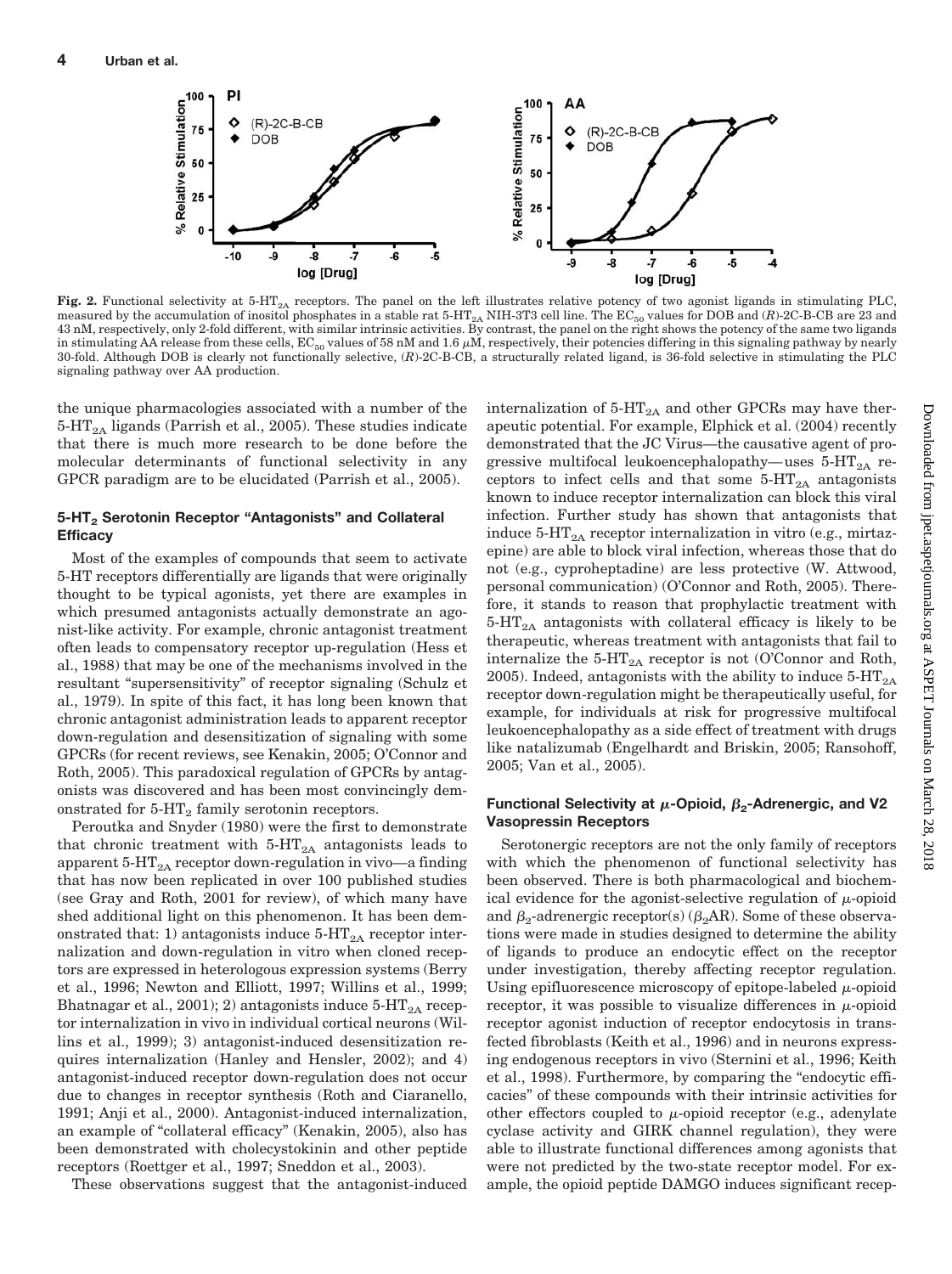tor endocytosis similar to methadone, whereas morphine elicits a much more subtle endocytic response (Keith et al., 1996; Whistler et al., 1999). However, morphine is able to activate GIRK channels via  $\mu$ -opioid receptors in transfected fibroblasts with an intrinsic activity similar to or greater than that of methadone (Whistler et al., 1999), and similar effects have been reported in situ (Alvarez et al., 2002). These data suggest that an alternative receptor model is in order, one that takes into consideration at least two different active receptor conformations that can be specifically induced, or selected for, by a particular ligand.

Such observations have prompted further studies designed to elucidate the mechanism behind differential receptor endocytosis. Significant evidence had suggested that ligandspecific differential receptor phosphorylation of the  $\mu$ -opioid receptor was a potential mechanism by which downstream cellular effectors could distinguish the different functional effects elicited by ligands (Yu et al., 1997; Whistler and von Zastrow, 1998; Zhang et al., 1998; He et al., 2002). Moreover, a similar observation had been made by Benovic et al. (1988) in the  $\beta_2AR$  system in vitro. A recent study has examined whether the  $\beta_2$ AR has a single or multiple agonist-induced phosphorylated states in an intact cell. Trester-Zedlitz et al. (2005) incorporated a protein analytical approach that took advantage of recent improvements in mass spectrometry methods (specifically, matrix-assisted laser desorption ionization-time of flight) and protein enrichment procedures (e.g., stable isotope labeling with amino acids in culture and immobilized metal affinity chromatography) that allow for the biochemical analysis or "read-out" of ligand-induced posttranslational modifications to  $\beta_2$ AR isolated from a stable human embryonic kidney cell line. These studies indicate that there are not only multiple phosphorylation sites between the third intracellular loop and carboxyl-terminal cytoplasmic domain of the  $\beta_2$ AR but that there seems to be an agonist bias that determines the specific phosphorylation state (Trester-Zedlitz et al., 2005). Although mapping the specific amino acid residues that are phosphorylated in response to a specific ligand is still a work in progress, the general site locations are consistent with previous studies of ligand-induced desensitization and GRK activity (Hausdorff et al., 1991; Tran et al., 2004). These data lend support to the hypothesis of differential regulation of receptor endocytosis by distinct ligands via agonist-selective posttranslational modifications, such as phosphorylation.

More pertinent to the clinic are some preliminary data that suggest that there may be a genetic component to functional selectivity as it relates to specific physiological syndromes. A screening approach has identified C5a complement receptor mutations that separate ligand dependence of endocytosis from signaling (Baranski et al., 1999; Whistler et al., 2002). A more recent study reached a similar conclusion for the V2 vasopressin receptor (V2R) and suggested that this distinction is the basis of a newly defined human genetic disease. Several patients, presumptively diagnosed with the syndrome of inappropriate antidiuretic hormone secretion, were shown to express one of two gain-of-function point mutations of Arg137 (to Cys and Leu) of the V2R (Feldman et al., 2005). Arg137 is located in the conserved "DR(Y/H)" motif of the receptor, and the mutations were shown to cause constitutive activation of receptor signaling, defining the "nephrogenic syndrome of inappropriate antidiuresis" or NSIAD. This

study is particularly interesting because the alternate mutation of precisely the same residue to His causes reduced receptor signaling and the opposite disease state of nephrogenic diabetes insipidus (Rosenthal et al., 1993). Interestingly, the nephrogenic diabetes insipidus mutant V2R is weakly activated by agonist ligands because it is bound to arrestins and internalized in a constitutive (or ligand-independent) manner (Barak et al., 2001). Conversely, the mutant V2R producing NSIAD exhibits constitutive signaling, yet its internalization and arrestin association are strongly ligand-dependent (Vargas et al., submitted for publication). This mutational "reversal" in ligand dependence for signaling and internalization supports the hypothesis that there may exist multiple ligand-induced conformations of the V2R, differing in relative signaling and internalization activities, and that these may underlie essentially opposite human disease states.

#### **Functional Selectivity at D<sub>2L</sub> and D<sub>1</sub> Dopamine Receptors**

Dopamine receptors represent another subset of GPCRs that have been observed to differentially activate associated signaling cascades in response to certain compounds. In fact, much of the work on functional selectivity through dopamine receptors was an unexpected result of efforts directed at the rational discovery of novel  $D_1$  dopamine ligands (Charifson et al., 1989; Mottola et al., 1996; Qandil et al., 2003). When dihydrexidine (DHX), the first high-affinity full agonist for the  $D_1$  dopamine receptor was characterized (Lovenberg et al., 1989), it was found to have only a 10-fold selectivity for  $D_1$ versus  $D_2$  receptors (Brewster et al., 1990; Mottola et al., 1992). DHX and its congener *N*-propylDHX were initially characterized as full agonists at the  $D_2$  receptor, because they were as efficacious as dopamine in inhibiting cAMP synthesis and efflux in striatal slices, inhibiting prolactin release in vivo, and stimulating GTP $\gamma$ S binding in rat substantia nigral tissue (Mottola et al., 1992; Kilts et al., 2002). However, further characterization of the functional profile of these compounds demonstrated that they are not typical full D2 receptor agonists. Neither DHX nor *N*-propylDHX is able to inhibit the synthesis and release of dopamine in rat striatum or inhibit the firing of nigral dopaminergic neurons (Fig. 3) (Kilts et al., 2002; Mottola et al., 2002). Effects in all of these functional assays would be expected for typical  $D<sub>2</sub>$ receptor agonists. Thus, although DHX and *N*-propylDHX bind to the  $D_2$  receptors present in both neural tracks, they cause differential activation of specific signaling pathways, an overall concept that led to the coining of the term "functional selectivity" (Lawler et al., 1994, 1999; Mailman et al., 1997, 1998). Interestingly, the functional selectivity of *N*propylDHX in vitro may explain its unexpected behavioral effects in vivo (Smith et al., 1997).

Similar trends were observed in vitro (rat lactotrophs as well as MN9D and Chinese hamster ovary cells stably expressing the  $D<sub>2</sub>$  receptor), verifying that the in situ observations are not artifacts produced by the activation of other GPCRs and further confirming that functional selectivity as observed for specific dopaminergic compounds is not an epiphenomenon associated with a particular signaling model (Kilts et al., 2002; Mottola et al., 2002; Gay et al., 2004). This functionally selective profile is not unique to DHX and *N*propylDHX, as functional selectivity has been shown for other  $D_2$  receptor ligands (e.g., propylnorapomorphine and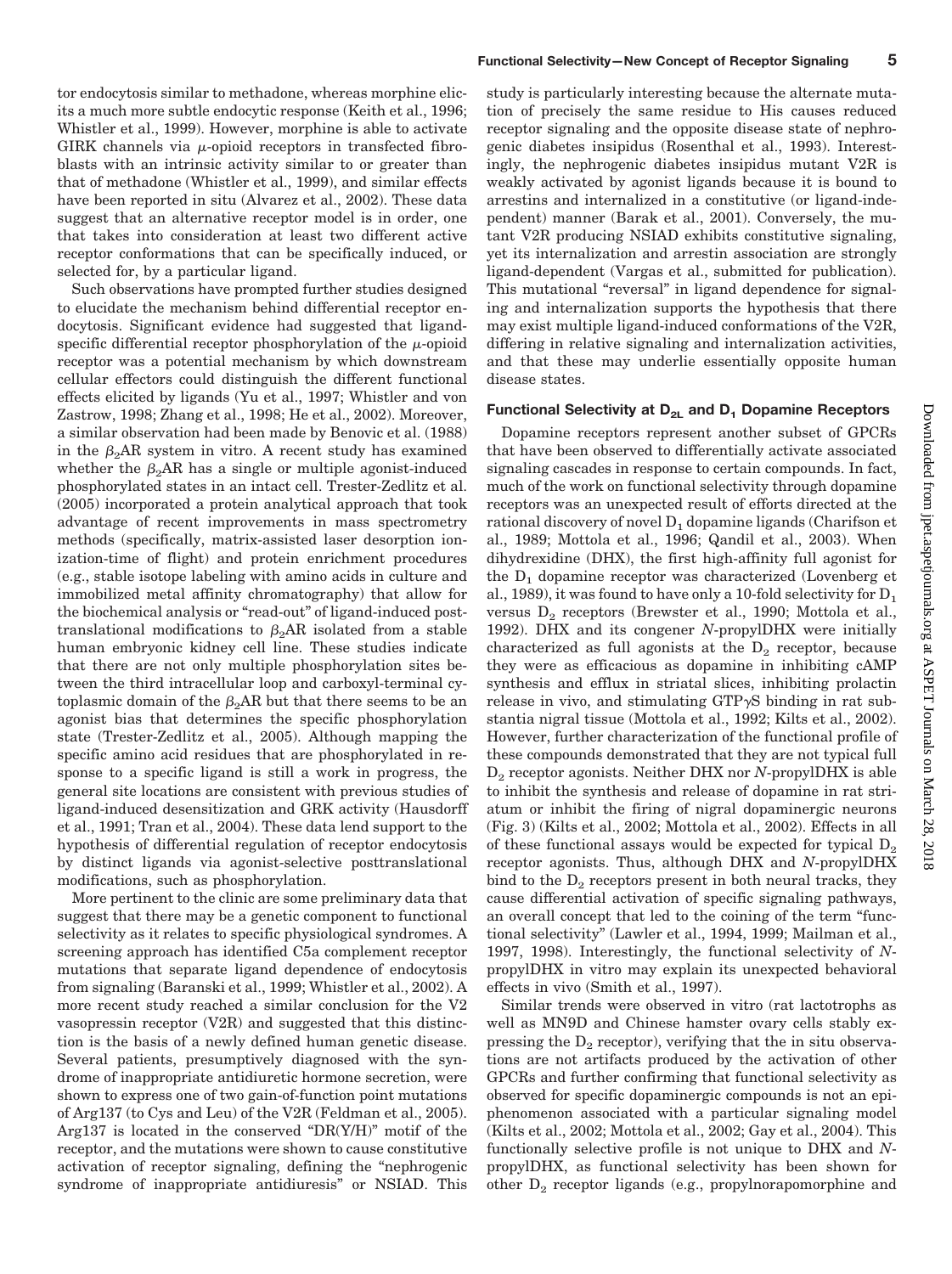

**Fig. 3.** Functional selectivity can be expressed as differences in intrinsic activity or potency, although the two are interrelated. A, quinpirole and propyldihydrexidine are full agonists at the  $\mathcal{D}_{2\text{L}}$  receptor in MN9D cells, whose effects are completely blocked by the  $D<sub>2</sub>$  antagonist (butaclamol). B, conversely, only quinpirole inhibits receptor-mediated DA release, and both propyldihydrexidine and butaclamol block quinpirole effects. C, as shown in Fig. 2, the relative potency of ligands can be markedly different, even when the intrinsic activity is the same. Data were from Kilts et al. (2002) and Gay et al. (2004).

dinapsoline) in vitro (Gay et al., 2004; G. Vargas, S. Chen, A. Kovoor, B. Feldman, S. Gitelman, S. Rosenthal, and M. von Zastrow, submitted for publication). Not only have these latter compounds demonstrated varying intrinsic activities among the  $D_2$  receptor-mediated effectors studied, some of them also exhibited significant variability in their relative potencies for the effectors they do activate (Fig. 3).

Ligand-induced differential signaling has been more challenging to demonstrate in  $D_1$  dopamine receptors because there is a relative paucity of functional effectors known to couple to this receptor. However, a recent report has shown that apomorphine seems to regulate  $D_1$  signaling differentially, as determined by comparing its ability to fully activate  $D_1$  receptor-mediated cAMP accumulation and its inability to induce  $D_1$  receptor internalization (Ryman-Rasmussen et al., 2005).

The therapeutic and clinical relevance of functionally selective compounds has been exemplified by the atypical antipsychotic drug aripiprazole (Abilify). By the time it received approval from the U.S. Food and Drug Administration (Rockville, MD) for the clinical treatment of schizophrenia, aripiprazole had been marketed as a partial agonist at both the  $5-\text{HT}_{1\text{A}}$  and  $\text{D}_2$  receptors as well as a  $5-\text{HT}_{2\text{A}}$  antagonist. This partial  $D_2$  agonism (Burris et al., 2002; Cosi et al., 2006) is postulated to lead to "dopamine system stabilization", i.e., normalization of both dopamine hypoactivity and hyperactivity in pathologically affected dopaminergic tracts (Stahl, 2001a,b; Tamminga and Carlsson, 2002; Lieberman, 2004).

However, further assessment of the literature reveals that the intrinsic activity and potency of aripiprazole for the  $D_2$ mediated inhibition of cAMP accumulation is cell line-dependent, as aripiprazole demonstrates weak partial agonist activity in the Chinese hamster ovary- $D_{2L}$  cell line but strong partial agonist activity in human embryonic kidney- $D_{2L}$  cells (Lawler et al., 1999; Burris et al., 2002; Shapiro et al., 2003). Moreover, aripiprazole antagonizes both  $D_2$  receptor-medi-

ated GTP-S binding and GIRK channel activity (Shapiro et al., 2003) while acting as a full agonist in situ for  $D_2$ -mediated inhibition of tyrosine hydroxylase (C. Prioleau, C. P. Lawler, and R. B. Mailman, unpublished observation). Thus aripiprazole seems to elicit  $D_2$ -mediated functional effects that encompass a whole range of classic pharmacological traits, and its functional properties probably depend on the signaling machinery associated with the  $D_2$  receptor (and hence, on the type of cell and location in the cell). Indeed, this conclusion is most consistent with the fact that the drug is reported to antagonize postsynaptic  $D_2$  receptors but partially activate presynaptic  $D_2$  autoreceptors (Kikuchi et al., 1995), Taken together, these data indicate that if "dopamine stabilization" is a result of aripiprazole treatment, it is primarily via a "correct" mix of direct effects on  $D_2$  receptors rather than "just the right" balance of presynaptic and postsynaptic actions in competition with dopamine (Urban et al., 2006).

## **Mechanisms and Research Directions to Understand Functional Selectivity**

#### $\mathsf{Conformational}\nolimits$  Changes at the  $\beta_2$ AR: Possible **Mechanism of Functional Selectivity**

Evidence for multiple receptor states also has been provided by investigations of agonist-induced conformational changes in purified  $\beta_2$ AR protein. The labeling of specific sites on the receptor with fluorescent probes (Gether et al., 1997) allows for the detection of changes in the bound fluorophore, such as fluorescence lifetime, emission maximum, and/or intensity, and thereby elucidates variations in receptor conformation (Kobilka and Gether, 2002). This approach has provided evidence that supports the notion that agonists and partial agonists produce distinct active state conformations and suggests that agonist binding and activation occur through a series of discrete conformational intermediates (Ghanouni et al., 2001; Swaminath et al., 2004).

To understand the multistep process of GPCR activation better, catecholamine agonist fragments (such as catechol and dopamine) have been used to study the structural and functional properties of these conformational intermediate states (Swaminath et al., 2005). Considering that receptor activation is thought to result from the ability of an agonist to disrupt certain intramolecular interactions responsible for maintaining the basal state of the receptor, it was hypothesized that specific ligand moieties could be employed to realize these interactions.

Swaminath et al. (2005) have reported that catechol, a weak partial agonist for GTP $\gamma$ S binding, was able to activate the rotamer toggle switch of transmembrane helix 6 (TM6) but unable to produce a break in the ionic lock between helices TM3 and TM6. Dopamine, which is able to both activate the TM6 rotamer toggle switch and break the TM3-TM6 ionic lock, demonstrated strong partial activation of GTP $\gamma$ S binding but failed to induce  $\beta_2$ -adrenergic receptor internalization. The extended dopamine congeners norepinephrine and epinephrine produced additional conformational changes that promoted receptor internalization, suggesting that a ligand must induce a number of conformational changes for typical agonist activity to be satisfied. The noncatechol partial agonist salbutamol, however, is able to break the ionic lock but fails to activate the rotamer toggle switch. Molecular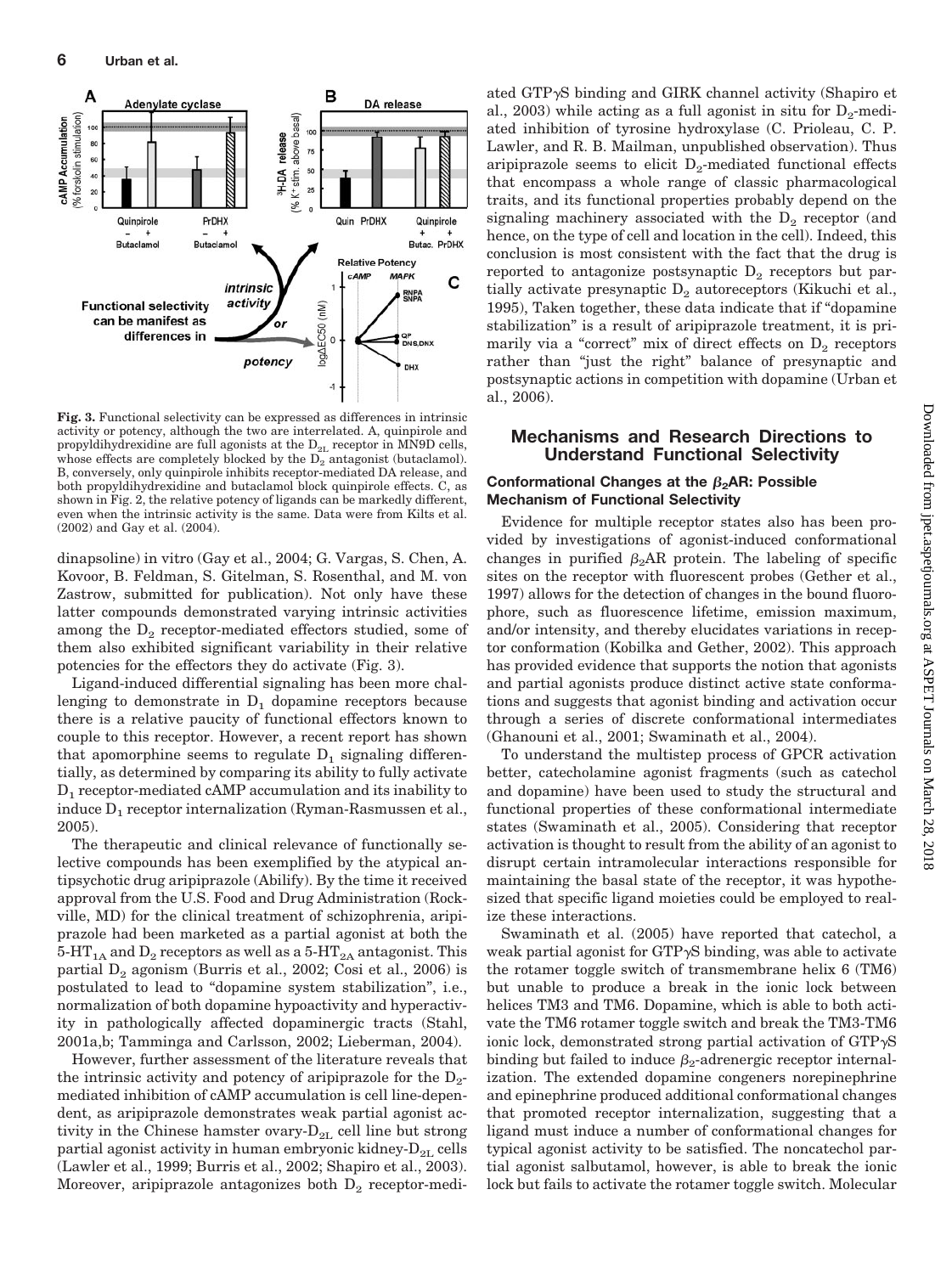modeling indicates that the salbutamol aromatic ring does not interact with the same receptor residues as the catechol moiety of catecholamines, suggesting that salbutamol induces an active conformation distinct from those induced by catecholamines (Swaminath et al., 2005).

These results suggest that the disruption of all of the interactions that maintain the basal conformational state is not required for a ligand to produce some level of receptor activation. It is likely that structurally distinct ligands are able to break different combinations of the basal state-stabilizing interactions either directly by binding to amino acids that are involved in these intramolecular interactions or indirectly by stabilizing new intramolecular interactions. These ligand-specific conformational changes may be responsible for differential activation of the signaling cascades of a receptor (Swaminath et al., 2005). Furthermore, structurally distinct ligands are able to break different combinations of the basal state-stabilizing interactions to produce unique conformational states, which ultimately may be responsible for differential activation of the signaling cascades of a receptor (Swaminath et al., 2005).

### **Computational and Theoretical Approaches to Understanding Functional Selectivity**

In addressing the apparent disruption of the traditional thought in pharmacology generated by the functional selectivity phenomenon, there has been a focus on the reasons that make the observations leading to the definition of "functional selectivity" appear uncommon to classical pharmacology. It has been suggested that, to incorporate such apparently discordant observations into the pharmacological characterization of drug action, it may be necessary to reevaluate the current axioms underlying the pharmacological definitions. This re-evaluation is provoked by experimental results from newly acquired abilities to 1) identify and test naturally occurring molecular variations of both receptors and ligands (e.g., peptide hormones), 2) engineer novel molecular structures (e.g., constitutively active constructs) that exhibit new types of pharmacological properties, 3) create uncommon adjacencies of receptors on the cell surface, allowing for new types of heterodimerizations, and 4) test a much larger variety (structurally and chemically) of artificially created ligands for the receptors. As a result of these developments, the phenomena that lead to the definition of "functional selectivity" must be examined to establish 1) whether the novel (or puzzling) phenotypes simply reveal underlying mechanisms that had not been challenged in classical pharmacology and 2) whether these mechanisms depend on the same underlying structure-function rules that explain classical pharmacology but are richer in phenotypes.

In the context of the latter point, it has been suggested that the approaches must address structure-based mechanisms for modes of receptor activation, including a mechanistic understanding of the molecular processes involved in the discrimination between agonists and antagonists, full versus partial agonists, neutral antagonists versus inverse agonists, and the molecular details of constitutive activity to various degrees (Ebersole et al., 2003). Moreover, the protein-protein interactions responsible for homo- and hetero-oligomerization (Filizola and Weinstein, 2005), as well as for the integration of the receptors in the signaling pathways in the cell (Weinstein, 2006), are likely to play an important role in determining the properties underlying the observed departures from what is considered to be "classical pharmacological activity".

Point B can be illustrated by examining results from combined experimental and computational approaches applied to investigating mechanisms essential to the hallucinogenic drug action of several classes of  $5-\text{HT}_2$  receptor compounds. The goal of this endeavor is to uncover the subtle consequences of ligand-receptor interactions as they are mechanistically related to the subcellular elements ultimately responsible for hallucinogenic action (reviewed in Weinstein, 2006). It provides an excellent example of apparent pharmacological conundrums related to functional selectivity of the  $5-HT<sub>2A</sub>$  receptor demonstrated by the elegant definition of the "transcriptome fingerprint" (Gonzalez-Maeso et al., 2003).

In seeking the structural context of the ligand-determined receptor mechanisms, this interdisciplinary research has illuminated a number of conserved structural motifs in the configurations of rhodopsin-like GPCRs that are implicated in receptor signaling by acting as functional microdomains (Weinstein, 2006). Examples include 1) the NPxxY motif of TM7 (Prioleau et al., 2002) and 2) the cluster of aromatic residues in TM6 that straddles a universally conserved proline and is thought to act as a "toggle switch", thereby conveying the consequences of the ligand-binding event to the rearrangements associated with receptor activation (as reviewed in Visiers et al., 2002).

Given this defined set of sites involved in ligand-dependent transitions in the conformation of the GPCRs, these studies have shown that structurally similar ligands can produce different ligand-dependent modes of receptor activation by aligning themselves in different positions within the receptor-binding pocket. For example, it seems that bulky substitutions of the cationic moiety in the hallucinogenic compounds allow these ligands to adopt unique positions within the  $5-HT_{2A}$  receptor-binding pocket relative to their nonhallucinogenic congeners (Ebersole et al., 2003). These observations highlight the idea that liganddependent conformations are able to produce functionally selective responses at the cellular level that ultimately can be translated to a unique physiological effect. This mechanistic translation depends on the interactions of the receptor molecule with its environment, such as those in oligomer formation (see below).

The oligomerization mechanism is only one form of integration of the GPCR into the signaling networks of the cell, as different receptor conformations produced by ligand binding could select for interaction different proteins (e.g., PDZ domains, kinases) from the downstream signaling pathway (Fig. 4). Consequently, it is important to integrate the examination of the putative mechanisms leading to the functional selectivity paradigm with the subcellular, cellular, and physiological levels of GPCR signaling. A powerful tool for this integrative approach is quantitative modeling of signaling pathways as mathematical representations that are amenable to computational simulations (Campagne et al., 2004). To produce useful models of these signaling systems, the components must be represented with the highest level of physical realism possible at our current understanding of cell physiology.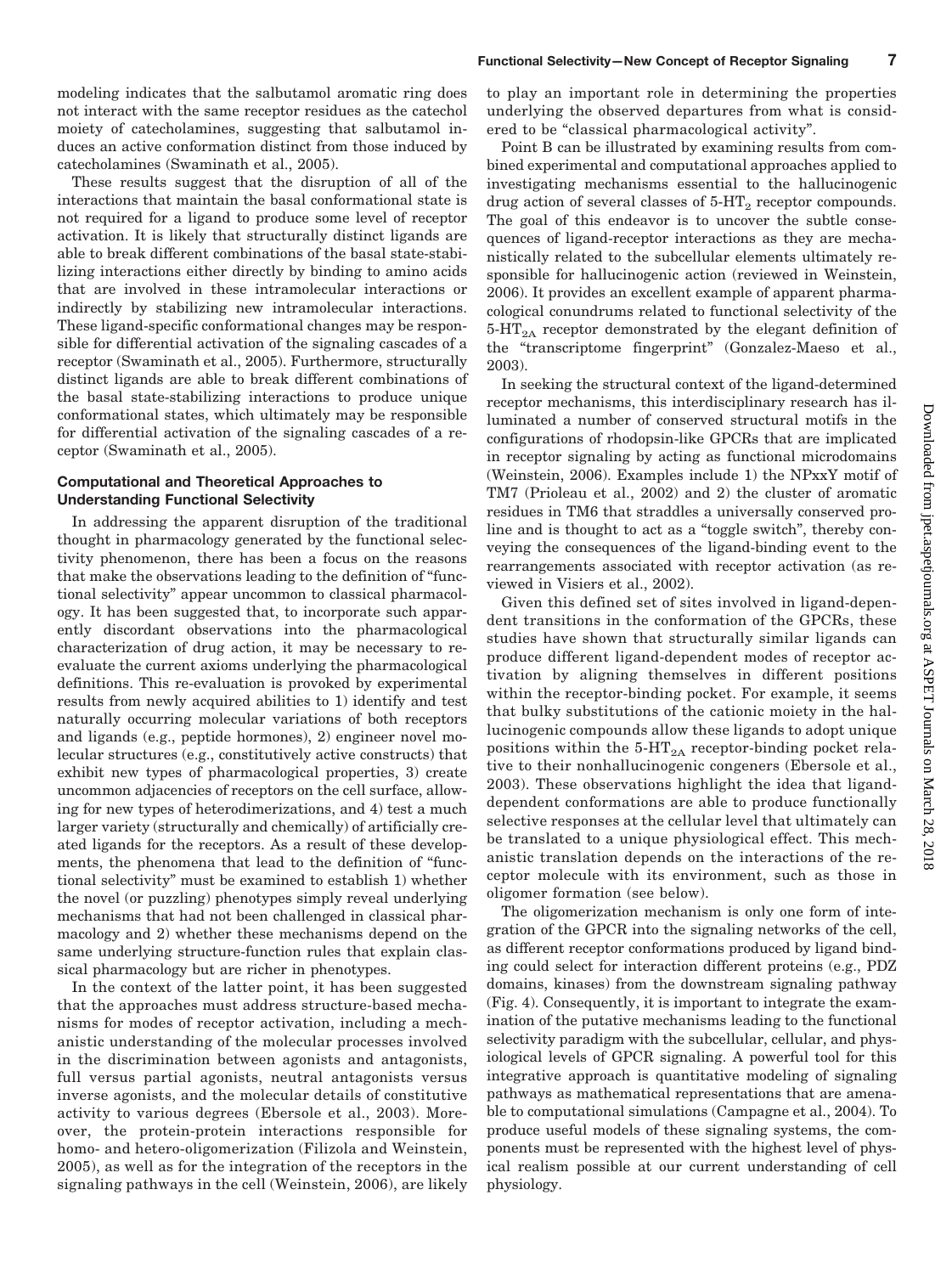

**Fig. 4.** The protein-protein interaction interface between a GPCR and its signaling environment is regulated by intramolecular interactions involving the NPxxY motif: The interaction between Y7.53 and the F7.60, which is in Hx8, controls the position of the helix and the C-terminal. This can regulate the interaction interface between the GPCRs and other proteins in the signaling cascade (e.g., PDZ domains) and may be affected differentially by the ligands, providing one mechanism for functional selectivity.

## **The Potential Role of GPCR Oligomers in Functional Selectivity**

The specific mechanisms of ligand-specific GPCR pathway activation may also be revealed as more is understood concerning the functional consequences of receptor dimerization/ oligomerization. Many GPCRs have been observed to exist as homodimers and heterodimers or oligomers, and in some cases, this heterodimerization has been reported to lead to novel functional consequences. However, the potential structural interactions responsible for receptor oligomerization and cross-talk are largely unknown.

To understand better the functional interactions between GPCRs, it is necessary to recognize where potential receptorreceptor interfaces are located. It has been proposed that functional cross-talk between GPCRs is probably the result of conformational changes at these dimer interfaces. To investigate this hypothesis, Guo et al. (2005) have used two rhodopsin-based structural models to study the potential dimer interface of the dopamine  $D_2$  receptor. A critical aspect of this investigation involved mapping the homodimer interface in the  $D<sub>2</sub>$  receptor over the entire length of the fourth transmembrane segment (TM4) by the cross-linking of substituted cysteines. The susceptibility of the cysteine mutants to crosslinking is altered differentially by the presence of agonists and inverse agonists. The TM4 dimer interface in the inverse agonist-bound conformation is consistent with the dimer of the inactive form of rhodopsin modeled with constraints from atomic force microscopy (Liang et al., 2003). Cross-linking of a different set of cysteines in TM4 was slowed by inverse agonists and accelerated in the presence of agonists. Crosslinking of the latter set locks the receptor in an active state, as shown in both GTP $\gamma$ S binding and cAMP accumulation assays. Thus, a conformational change at the TM4 dimer interface is part of the receptor activation mechanism (Guo et al., 2005). This is shown schematically in Fig. 5.

These results demonstrate that conformational changes in, and ultimately the rearrangement of, TM4 is critical to the activation of the  $D<sub>2</sub>$  receptor dimer and that this aspect of the dimer interface is coupled to the structure of the binding site (Guo et al., 2005). It has been proposed that a single heterotrimeric G protein may interact with two GPCR protomers (Baneres and Parello, 2003; Filipek et al., 2004), and conformational changes at the interface may thereby mediate G protein coupling and activation. Based on X-ray crystallography studies of the soluble N-terminal binding sites of metabotropic glutamate receptors, agonist binding is thought to alter the relative orientation of the dimer formed by the two extracellular binding domains (Kunishima et al., 2000; Tsuchiya et al., 2002; Kniazeff et al., 2004). Moreover, in metabotropic glutamate receptors, agonist binding has been shown to lead to a change in the distance between the cytoplasmic loops of the protomers (Tateyama et al., 2004). Such a movement must be associated with an altered relationship between the transmembrane domains of the two protomers. Although it has yet to be examined, it is proposed that known dopamine  $D_2$  functionally selective compounds (e.g., dihydrexidine, dinapsoline, and aripiprazole) might produce conformational changes that generate unique dimer interfaces that ultimately result in selective dimer-effector coupling.

## **Impact on Research and Training**

## **The Impact of Functional Selectivity on Quantitative Pharmacology**

The initiation of the era of "analytical pharmacology", i.e., the development and application of quantitative modeling to describe drug-receptor interactions and their consequences, can largely be attributed to the work of A. J. Clark. Along with Clark, the field has continued to develop and progress thanks in large part to the achievements of E. J. Ariens, J. H.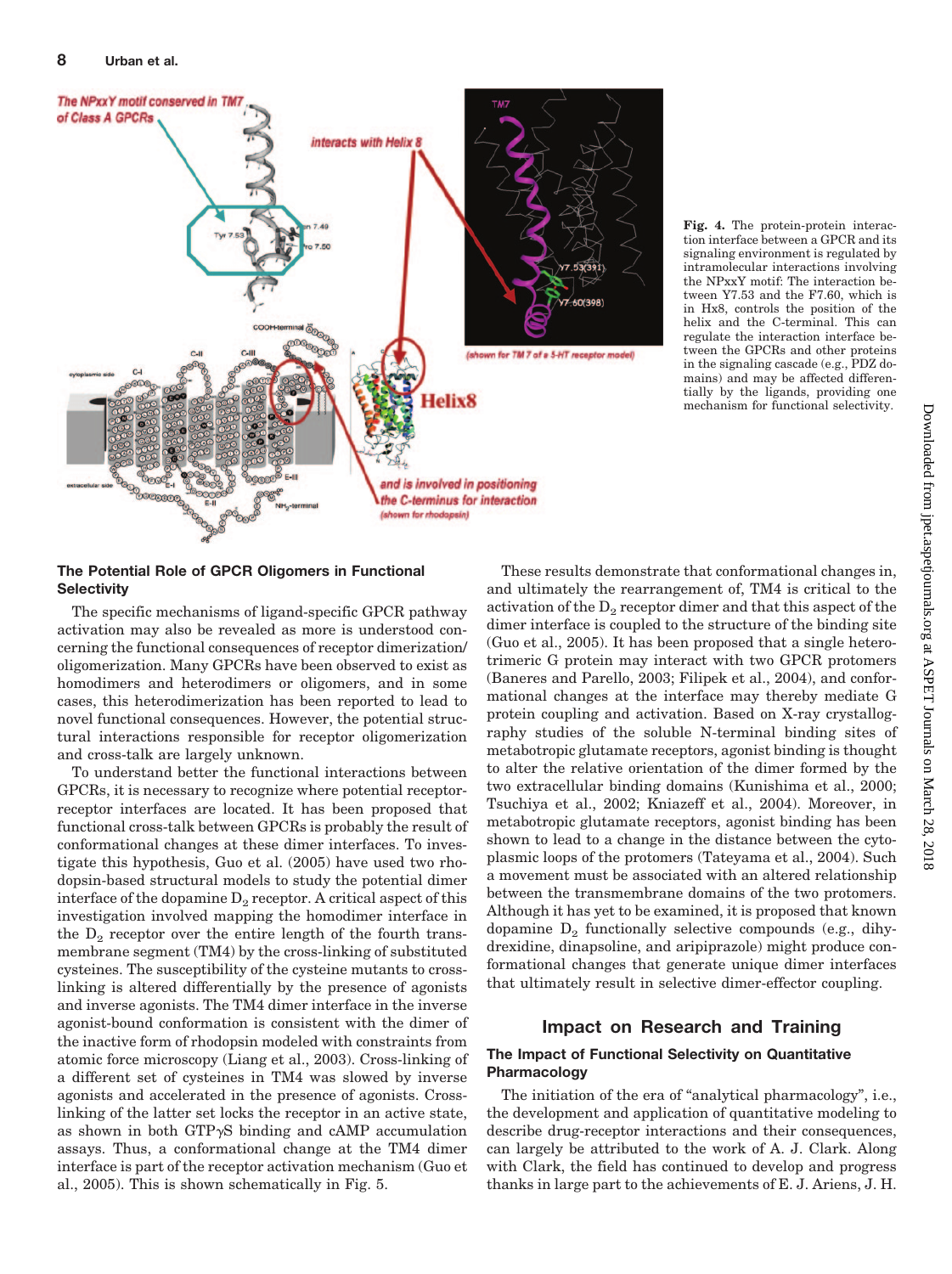

**Fig. 5.** Illustration of potential dimer arrangements and molecular model representations of the proposed dimer interfaces and effects of disulfide trapping of the respective interfaces on receptor activation (see Guo et al., 2005 for additional detail). Left, extracellular and side views of a symmetric TM4-TM5 interface (yellow) as proposed by Liang et al. (2003). Right, extracellular and side views of a symmetric TM4 interface (red) deduced from the squid rhodopsin two-dimensional electron density map (Davies et al., 2001). These two models are proposed to correspond to the inactive and active states, respectively. The backbone of the transmembrane segments is rendered as cylinders. Middle, the change in [cAMP] in the presence of forskolin (100  $\mu$ M) after treatment with copper (phenanthroline)<sub>2</sub> (100  $\mu$ M) in cells stably expressing the appropriate cysteine mutants is shown as the mean  $\pm$ S.E.M.  $(n = 3-6)$ . The *x*-axis is plotted so that activation of the receptor, which causes inhibition of adenylate cyclase through  $G_i$ , is shown to the right of the *y*-intercept. In C1684.58S, the maximal change of cAMP induced by dopamine was 74%. Thus, disulfide trapping of residues at the red interface activates the receptor, whereas cross-linking of residues at the yellow interface decreases spontaneous activation.

Gaddum, H. O. Schild, R. P. Stephenson, R. F. Furchgott, J. Black, T. P. Kenakin, and others. Indeed, pharmacology, by its very nature, is a quantitative discipline, and as such biological and mathematical models are indispensable as tools for designing and interpreting experiments and providing objective insights into potential mechanisms of action.

An understanding of the simple model-building process provides a foundation for subjecting experimental data to mechanistic scrutiny. There are three possibilities that must be considered if the data are not in accord with the predictions of the model. 1) The incorporation of more complex mechanisms into the model is necessary, 2) the assumptions underlying the model fail to describe accurately the process used to generate the data, or 3) the process/quality of data generation needs to be scrutinized.

According to this process, functional selectivity initially might be described by the simplest mechanism (i.e., a single state receptor model), as variations in stimulus-response coupling efficiency are sufficient to model many experimentally observed examples of tissue/cell-dependent differences in the expression of agonism for a given ligand. If one assumes for the sake of argument that 2nd and 3rd possibilities described above do not apply to the experimental approach and resulting data, the simplistic premise of a single-state receptor model becomes clearly inadequate as a mechanism that can explain phenomena such as reversals in agonist rank potencies, reversals in rank efficacies, and reversals of agonism to inverse agonism.

One direction for reconciling these experimental observations is to build more complex drug-receptor models that not only accommodate our current understanding of protein biophysics but also incorporate multiple receptor states (Christopoulos and Kenakin, 2002). The heuristic nature of these models may yield further insight into biological behavior, although the very nature of their complexity may sometimes make it difficult to test the model adequately. A potential

pitfall of multi-state models is the temptation to avoid critical scrutiny of the underlying assumptions. Thus, the very model that was built to accommodate novel data might fail to describe accurately the conditions under which the data were generated. As an example, the most commonly used multistate models assume equilibrium among all reactants, an assumption that often may not be met. As shown in the cartoon in Fig. 6, steady-state or kinetic models may provide



**Fig. 6.** The three different types of models applied to biological systems are amenable to a pendulum analogy. Equilibrium models, which encompass the ternary complex model (TCM), extended TCM (ETCM), and cubic TCM (CTCM) are akin to a pendulum that is static in nature. Steady-state models, such as the ternary complex activation model (TCAM), are more realistic in that they encompass the contribution of energy (e.g., wind for the pendulum) to maintain a behavior that appears static. The most biologically relevant models, however, are dynamic models, because they reflect the fact that the system is constantly changing in time. However, the more biologically relevant, the more complex the model becomes. Adapted from Woolf and Linderman (2000).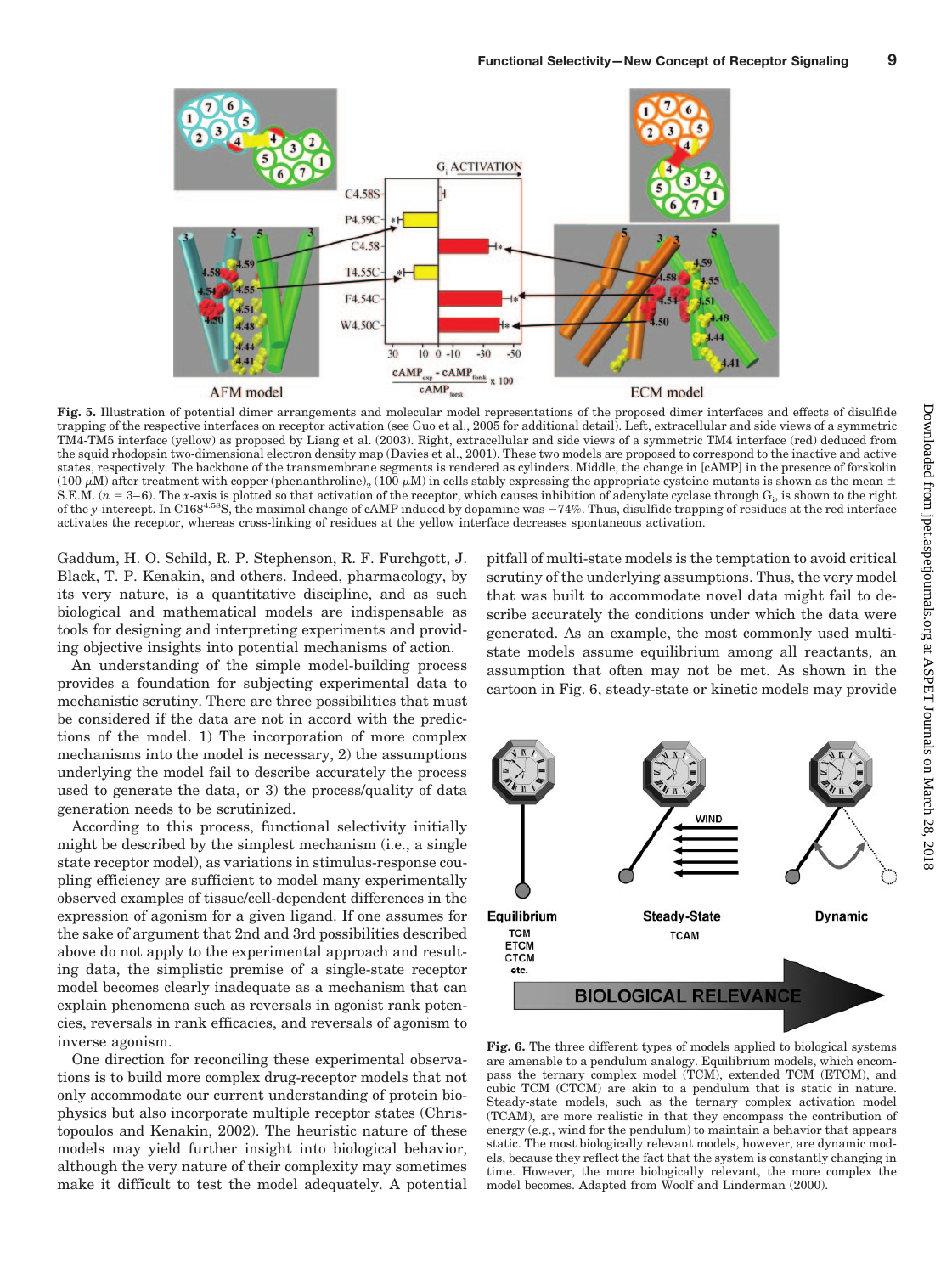more realistic mechanisms for understanding biological behavior under such circumstances (Christopoulos et al., 1999; Lew et al., 2000; Woolf and Linderman, 2000). Indeed, it may be that it is timely to bring nonlinear dynamic approaches into the receptor pharmacology arena.

## **Functional Selectivity: Do We Need to Update Pharmacological Terminology?**

In light of the pharmacological questions raised by the concept of functional selectivity, there is a need to appropriately classify GPCRs and the novel mechanisms that have been put forth to describe adequately the anomalies observed in functional pharmacology. In fact, the Nomenclature Committee of the International Union of Basic and Clinical Pharmacology (NC-IUPHAR) is developing a plan to initiate such a project. The mission of NC-IUPHAR is to 1) issue guidelines for receptor and ion channel classification, 2) classify the major receptor and ion channel systems, and 3) facilitate the interface between discovery of new sequences from the human genome project and designation of the derived proteins as functional receptors and ion channels.

Indeed, the publication of the human genome project marks a unique moment in scientific history in that all of the potential sequences for receptors and ion channels that have any analogy to previously known classes are now available. It is unlikely that many new ion channels or receptors have yet to be discovered, so it is the mechanistic understanding of these hypothesized ion channel and receptor sequences (as well as their biologically important polymorphisms) that is presently an important pursuit of the medical and pharmacological community. The initial difficulties lie in the fact that the primary receptor sequences must be linked to general pharmacology, as well as to the affinity and potency values of classic agonists and antagonists. However, it is clear that, for standard receptor sequences, there can be extremely diverse affinities and potencies reported in the literature (for a hands-on example of this the reader is referred to http://pdsp.cwru.edu/pdsp.asp, an interactive database of ligand-receptor affinities resulting from the National Institute of Mental Health-sponsored Psychoactive Drug Screening Program in Bryan Roth's laboratory, and to the IUPHAR website, www.iuphar-db.org).

If functional selectivity is indeed a crucial mechanism that must be considered in the drug development process, initial screens using reconstituted systems may not show the appropriate pharmacology. To select the best compounds (or indeed to understand selected lead compounds), assays dependent on several effector systems are necessary to screen for differential activation. This will provide a more accurate reflection of the characteristics of given compound, but even then, appropriate in vivo physiological models will still be required. This clearly creates a massive but necessary task for pharmacologists as was recently proposed in detail (Spedding et al., 2005). If this is the case, drug discovery may be back to drug-specific pharmacology (where each drug may have a distinct profile), rather than specific-drug pharmacology (where agents specific for a receptor have a predicted action). This is particularly the case for nuclear receptors where the local availability of coactivators and corepressors markedly modifies drug responses (NC-IUPHAR reports in preparation).

### **Functional Selectivity and Its Impact on Drug Discovery**

There are two general questions concerning functional selectivity as it relates to industry. 1) Can functional selectivity be observed during the GPCR drug discovery process, especially within in vitro systems? 2) If observed, can functional selectivity in vitro be applied toward measures of in vivo efficacy and/or safety liabilities?

Of course, the answer to the first question is "yes". Functional selectivity is often observed with GPCRs expressed in recombinant systems, which can have an immediate impact on lead identification. However, high-throughput screening (HTS) campaigns often employ a single functional endpoint with which to characterize the activities of test compounds, an approach that can potentially lead to overlooking or triaging important compounds that signal through alternative pathways via the same receptor. For example, it has been demonstrated with both 5-HT<sub>2C</sub> and  $D_2$  ligands that relatively small structural modifications can elicit functional selectivity (more than 100-fold) without affecting receptor affinity (Miller et al., 2000; Gay et al., 2004). Therefore, it is important to collect data on ligand affinity and activity through multiple functional endpoints. However, within the realm of industry, the addition of multiple functional effectors to a HTS operation is a substantial additional cost, and it is partially for this reason that industry has been slow to move in this direction.

Even when functional selectivity can be demonstrated in vitro, it is not completely clear how it may affect in vivo efficacy and/or improved safety profiles. The  $5-HT_{2C}$  compounds that illustrated functionally selective profiles in vitro (i.e., high  $5\text{-} \text{HT}_{\text{2C}}$  receptor affinity, high GTP $\gamma \text{S}$  potency, but a 100-fold lower potency for the  $5-HT_{2C}$ -mediated production of  $IP_3$ ) were found to produce a similar level of efficacy in both acute and chronic feeding models as those compounds considered typical potent  $5-HT_{2C}$  receptor agonists (Largent et al., 2002). Further in vivo examination of c-Fos activation in regions of the brain known to be involved in appetite regulation showed no difference among the compounds in the number or localization of activated neurons. Conversely, propyldihydrexidine (Fig. 3), a compound with functionally selective in vitro properties (Kilts et al., 2002), causes quite unexpected behavioral effects (Smith et al., 1997). These examples highlight the immaturity of this field and the need for additional research.

Ultimately, functional selectivity is a concept that must be considered when dealing with drug discovery. Both further discovery and a better understanding of the multiple signaling pathways coupled to various GPCRs will allow for the design of more integrated HTS assays and thus lead to more informed interpretations of ligand-receptor structure-activity relationships. Appreciating this concept also may help to explain unexpected in vivo findings of functionally weak compounds that illustrate in vivo efficacies equivalent to typical agonists.

## **Future Directions**

A major point of discussion is how these observations of functionally selective ligands might affect traditional pharmacological principles from the bench and clinic to the classroom. For example, there is the line of thinking that the underlying mechanisms for this phenomenon should be more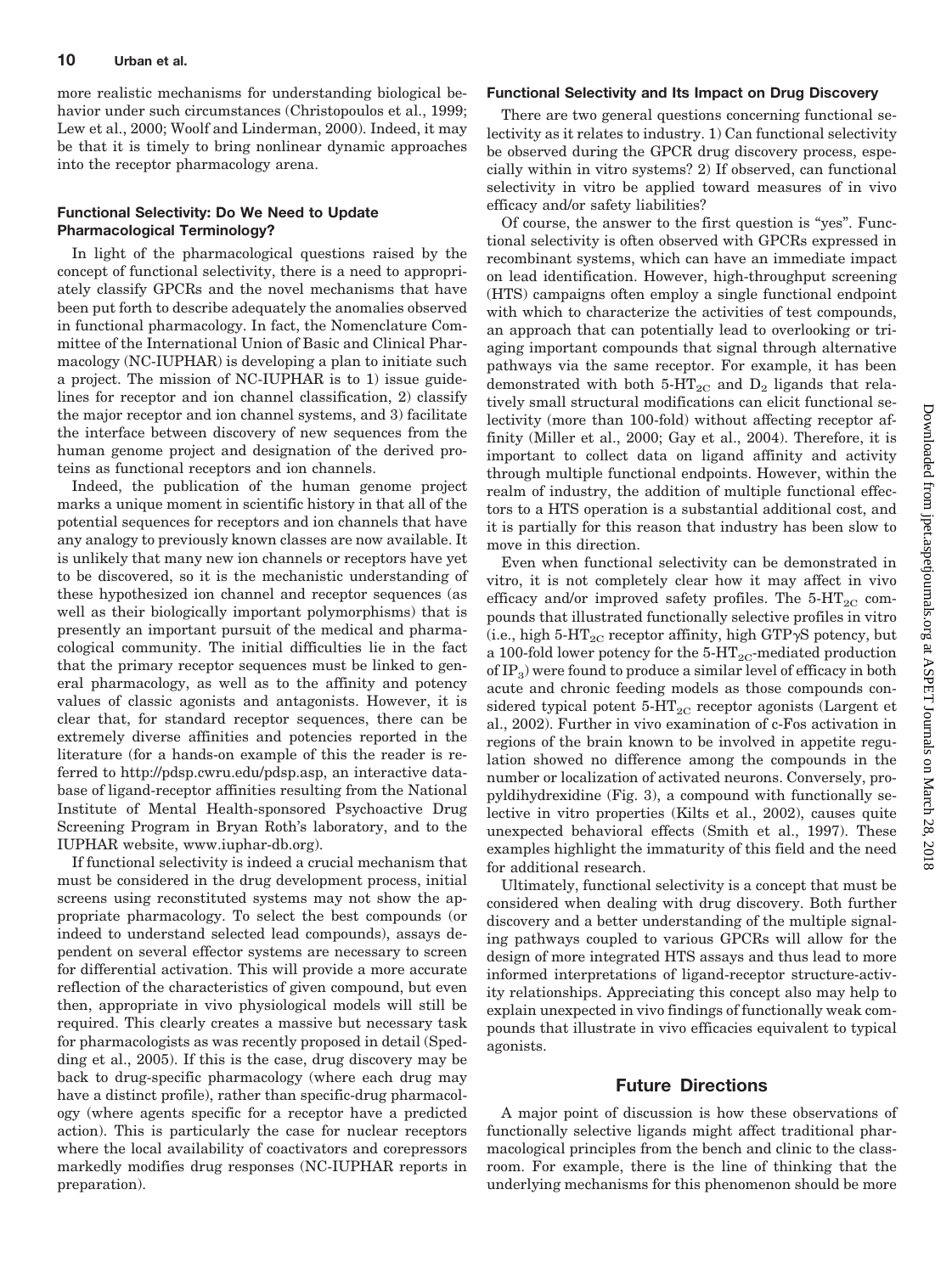carefully illuminated before a significant push is made to establish functional selectivity as an accepted pharmacological mechanism. Proponents for this more conservative approach feel that current knowledge of local receptor milieus, the involvement of accessory and structural proteins in signaling, receptor dimerization, kinetics, and so forth is rather limited and that this uncertainty opens the door for a variety of mechanisms that might provide alternate explanation(s) without requiring major revisions in current pharmacological theory.

Although it is clear that there are many gaps in our knowledge of receptor signaling, it seems to us that functional selectivity is a real phenomenon with a plethora of supporting examples. Indeed, we are not aware of any data from appropriately controlled studies that invalidate the functional selectivity hypothesis. Furthermore, some receptor mutations have been shown to cause standard ligands to become functionally selective or to alter the signaling pattern of existing functionally selective ligands. As such, the concept must be given wider consideration by pharmacologists because of its potential relevance to both mechanistic interpretation of data, as well as its impact on ligand characterization and even drug discovery. We might consider, as an example, the dynamic nature of ligand-receptor modeling that has been continually updated as new data and new methodologies have been incorporated. Of course, the basic pharmacological tenet of "intrinsic efficacy" is particularly difficult because of the inability to reconcile it with so many examples of functional selectivity.

If one accepts that functional selectivity is a widely applicable phenomenon (regardless of whether or not it requires scrapping of traditional quantitative pharmacology), it seems clear that it will affect the way that pharmacology is taught. If the concept proves to be universal, it will have an impact directly on the training of future scientists who will affect future research and drug discovery. How this more complicated mechanism will be taught to others (e.g., medical or pharmacy students) is a challenge that will certainly need to be sorted out.

Another major point of discussion relates to the agreement on a common name for functional selectivity to avoid a pharmacological Tower of Babel. As noted in the Introduction, this phenomenon carries many monikers, some of which have different connotations to what is being described. What is evident from the data is that the examples of GPCR ligands considered to be "functionally selective" run the gamut in terms of their functional profiles. Thus, there are examples of ligands that have a broad functional profile for a specific receptor (antagonist or inverse agonist through full-agonist behaviors), whereas others demonstrate less drastic differences in their receptor-specific functional activity (e.g., fulland partial-agonist activity). Some current terms imply either specific mechanisms or a narrow range of functional possibilities (e.g., "protean agonism", "agonist-directed trafficking of stimulus", and "biased agonism"). These terms fail to accommodate situations in which there is functional "inactivity" (i.e., antagonism), and the use of the term "trafficking" is often confused with established terminology that describe receptor relocalization. Another phrase, "relative activity versus endocytosis (RAVE)", although a catchy acronym, is mechanistically restrictive.

Although the term "functional selectivity" is descriptive

and mechanistically neutral (both desirable characteristics), its use to describe the concept of ligand-dependent differential regulation of receptor-coupled effector pathways is weakened by the fact that a PubMed search for "functional selectivity" results in 133 hits. Of these, only a few actually refer to the concept of ligand-dependent differential regulation of signaling via a single receptor (the concept inherent to this Perspective), whereas the majority uses the phrase in a manner that describes ligand activity as a function of receptor subtype. Thus, although "functional selectivity" may convey an appropriately neutral functional tone, its "misuse" in the literature may potentially create confusion for future publication on the issue. A term that has been suggested as a viable alternative is "ligand-induced differential signaling". It also is mechanism-neutral, would not be confused with other aspects of cellular signaling and regulation, and evokes a catchy acronym. The importance of an appropriate mechanistic classification of functional selectivity has been echoed by members of the Nomenclature Committee of IUPHAR. In fact, the NC-IUPHAR urges those who are interested to actively participate in the ongoing dialog on the issue of terminology by submitting their opinions directly (http:// www.iuphar.org/nciuphar.html). It is important to note that, although this Perspective has taken a GPCR-centric view of the receptor world, we are keenly aware that similar phenomena (e.g., selective estrogen receptor modulation) have been recognized with other receptor superfamilies (e.g., see Gronemeyer et al., 2004 for recent review). Thus, the impact of this issue spans the breadth of pharmacology

In closing, there is a need for even greater understanding of local receptor environments and the factors that might play a role in the types of anomalous observations reviewed here. These range from accessory proteins (both catalytic and organizational), receptor dimerization (both homodimers and heterodimers), alternative receptor splicing, mRNA editing, receptor polymorphisms (single nucleotide polymorphisms), trafficking of receptors, and so on. There is also a need to understand how subtle changes in ligand structure can sometimes have profound effects on functional properties. Not only will such data provide a firm mechanistic base for functional selectivity (by whatever name it is called), this knowledge also will help us to understand many apparent pharmacological anomalies and potentially lead to novel drug discovery. Some years ago, it was written that functional selectivity "... could yield important therapeutic advances, although it introduces a new level of complexity that will require significantly greater understanding of receptor dynamics and the interaction with transduction mechanisms" (Mailman et al., 1997, 1998). The discussions resulting from the paradoxical data found in the literature suggest that the time is ripe to explore these issues further.

#### **Acknowledgments**

This review was spurred by two symposia at the *2005 Annual Meeting of the Society for Experimental Biology* (San Diego, CA) sponsored by the Division of Neuropharmacology of the American Society of Pharmacology and Experimental Therapeutics. We thank Drs. David Sibley, Charles Murrin, and Katherine Cunningham for providing the impetus to have this interesting topic aired in a thorough and organized manner. We also thank Dr. Gabriel Vargas for sharing unpublished data with the V2 vasopressin receptor and Dr. Wen Guo for creating Fig. 5.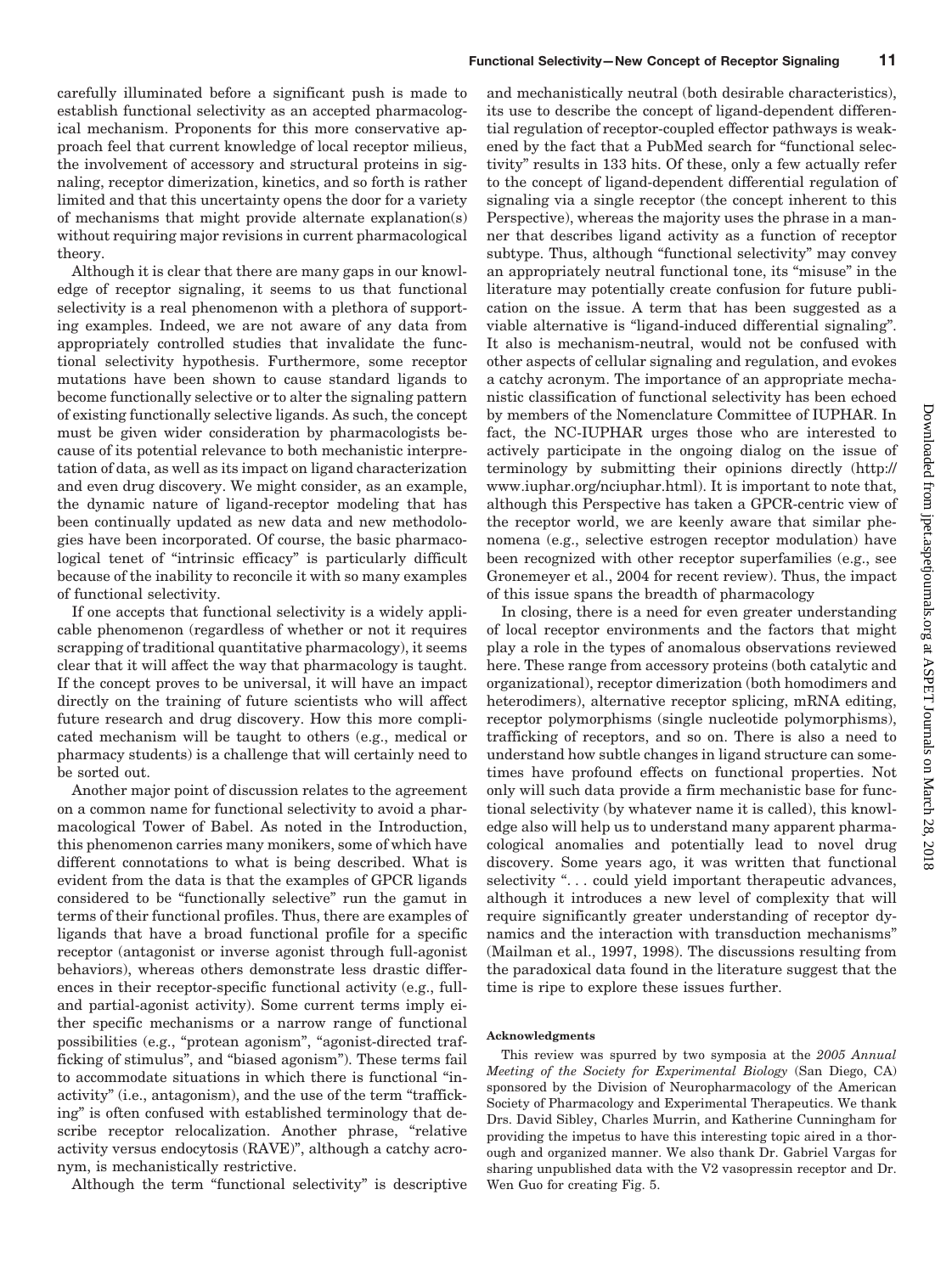#### **References**

- Alvarez VA, Arttamangkul S, Dang V, Salem A, Whistler JL, von Zastrow M, Grandy DK, and Williams JT (2002) mu-Opioid receptors: ligand-dependent activation of potassium conductance, desensitization, and internalization. *J Neurosci* **22:**5769 – 5776.
- Anji A, Kumari M, Sullivan Hanley NR, Bryan GL, and Hensler JG (2000) Regulation of 5-HT(2A) receptor mRNA levels and binding sites in rat frontal cortex by the agonist DOI and the antagonist mianserin. *Neuropharmacology* **39:**1996 – 2005.
- Ariens EJ (1954) Affinity and intrinsic activity in the theory of competitive inhibition. I. Problems and theory. *Arch Int Pharmacodyn Ther* **99:**32– 49.
- Baneres JL and Parello J (2003) Structure-based analysis of GPCR function: evidence for a novel pentameric assembly between the dimeric leukotriene B4 receptor BLT1 and the G-protein. *J Mol Biol* **329:**815– 829.
- Barak LS, Oakley RH, Laporte SA, and Caron MG (2001) Constitutive arrestinmediated desensitization of a human vasopressin receptor mutant associated with nephrogenic diabetes insipidus. *Proc Natl Acad Sci USA* **98:**93–98.
- Baranski TJ, Herzmark P, Lichtarge O, Gerber BO, Trueheart J, Meng EC, Iiri T, Sheikh SP, and Bourne HR (1999) C5a receptor activation. Genetic identification of critical residues in four transmembrane helices. *J Biol Chem* **274:**15757–15765.
- Benovic JL, Staniszewski C, Mayor F Jr, Caron MG, and Lefkowitz RJ (1988) beta-Adrenergic receptor kinase. Activity of partial agonists for stimulation of adenylate cyclase correlates with ability to promote receptor phosphorylation. *J Biol Chem* **263:**3893–3897.
- Berg KA, Cropper JD, Niswender CM, Sanders-Bush E, Emeson RB, and Clarke WP (2001) RNA-editing of the 5-HT(2C) receptor alters agonist-receptor-effector coupling specificity. *Br J Pharmacol* **134:**386 –392.
- Berg KA, Maayani S, Goldfarb J, and Clarke WP (1998a) Pleiotropic behavior of 5-HT2A and 5-HT2C receptor agonists. *Ann NY Acad Sci* **861:**104 –110.
- Berg KA, Maayani S, Goldfarb J, Scaramellini C, Leff P, and Clarke WP (1998b) Effector pathway-dependent relative efficacy at serotonin type 2A and 2C receptors: evidence for agonist-directed trafficking of receptor stimulus. *Mol Pharmacol* **54:**94 –104.
- Berry SA, Shah MC, Khan N, and Roth BL (1996) Rapid agonist-induced internalization of the 5-hydroxytryptamine2A receptor occurs via the endosome pathway in vitro. *Mol Pharmacol* **50:**306 –313.
- Bhatnagar A, Willins DL, Gray JA, Woods J, Benovic JL, and Roth BL (2001) The dynamin-dependent, arrestin-independent internalization of 5-hydroxytryptamine 2A (5-HT<sub>2A</sub>) serotonin receptors reveals differential sorting of arrestins and 5-HT2A receptors during endocytosis. *J Biol Chem* **276:**8269 – 8277.
- Brewster WK, Nichols DE, Riggs RM, Mottola DM, Lovenberg TW, Lewis MH, and Mailman RB (1990) *trans*-10,11-Dihydroxy-5,6,6*a*,7,8,12*b*-hexahydrobenzo[*a-* ]phenanthridine: a highly potent selective dopamine D1 full agonist. *J Med Chem* **33:**1756 –1764.
- Burris KD, Molski TF, Xu C, Ryan E, Tottori K, Kikuchi T, Yocca FD, and Molinoff PB (2002) Aripiprazole, a novel antipsychotic, is a high-affinity partial agonist at human dopamine D2 receptors. *J Pharmacol Exp Ther* **302:**381–389.
- Campagne F, Neves S, Chang CW, Skrabanek L, Ram PT, Iyengar R, and Weinstein H (2004) Quantitative information management for the biochemical computation of cellular networks. *Sci STKE* **2004:**l11.
- Charifson PS, Bowen JP, Wyrick SD, Hoffman AJ, Cory M, McPhail AT, and Mailman RB (1989) Conformational analysis and molecular modeling of 1-phenyl-, 4-phenyl-, and 1-benzyl-1,2,3,4-tetrahydroisoquinolines as  $D_1$  dopamine receptor ligands. *J Med Chem* **32:**2050 –2058.
- Christopoulos A and Kenakin T (2002) G protein-coupled receptor allosterism and complexing. *Pharmacol Rev* **54:**323–374.
- Christopoulos A, Parsons AM, Lew MJ, and El Fakahany EE (1999) The assessment of antagonist potency under conditions of transient response kinetics. *Eur J Pharmacol* **382:**217–227.
- Clarke WP and Bond RA (1998) The elusive nature of intrinsic efficacy. *Trends Pharmacol Sci* **19:**270 –276.
- Cosi C, Carilla-Durand E, Assie MB, Ormiere AM, Maraval M, Leduc N, and Newman-Tancredi A (2006) Partial agonist properties of the antipsychotics SSR181507, aripiprazole and bifeprunox at dopamine D2 receptors: G protein activation and prolactin release. *Eur J Pharmacol* **535:**135–144.
- Cussac D, Newman-Tancredi A, Duqueyroix D, Pasteau V, and Millan MJ (2002) Differential activation of  $G_q/11$  and  $G_i(3)$  proteins at 5-hydroxytryptamine(2C) receptors revealed by antibody capture assays: influence of receptor reserve and relationship to agonist-directed trafficking. *Mol Pharmacol* **62:**578 –589.
- Davies A, Gowen BE, Krebs AM, Schertler GF, and Saibil HR (2001) Threedimensional structure of an invertebrate rhodopsin and basis for ordered alignment in the photoreceptor membrane. *J Mol Biol* **314:**455– 463.
- De Deurwaerdere P, Navailles S, Berg KA, Clarke WP, and Spampinato U (2004) Constitutive activity of the serotonin2C receptor inhibits in vivo dopamine release in the rat striatum and nucleus accumbens. *J Neurosci* **24:**3235–3241.
- Ebersole BJ, Visiers I, Weinstein H, and Sealfon SC (2003) Molecular basis of partial agonism: Orientation of indoleamine ligands in the binding pocket of the human serotonin 5-HT2A receptor determines relative efficacy. *Mol Pharmacol* **63:**36 – 43.
- Elphick GF, Querbes W, Jordan JA, Gee GV, Eash S, Manley K, Dugan A, Stanifer M, Bhatnagar A, Kroeze WK, et al. (2004) The human polyomavirus, JCV, uses serotonin receptors to infect cells. *Science (Wash DC)* **306:**1380 –1383.
- Engelhardt B and Briskin MJ (2005) Therapeutic targeting of alpha 4-integrins in chronic inflammatory diseases: tipping the scales of risk towards benefit? *Eur J Immunol* **35:**2268 –2273.
- Felder CC, Kanterman RY, Ma AL, and Axelrod J (1990) Serotonin stimulates phospholipase A2 and the release of arachidonic acid in hippocampal neurons by a type 2 serotonin receptor that is independent of inositol phospholipid hydrolysis. *Proc Natl Acad Sci USA* **87:**2187–2191.
- Feldman BJ, Rosenthal SM, Vargas GA, Fenwick RG, Huang EA, Matsuda-Abedini
- M, Lustig RH, Mathias RS, Portale AA, Miller WL, et al. (2005) Nephrogenic syndrome of inappropriate antidiuresis. *N Engl J Med* **352:**1884 –1890.
- Filipek S, Krzysko KA, Fotiadis D, Liang Y, Saperstein DA, Engel A, and Palczewski K (2004) A concept for G protein activation by G protein-coupled receptor dimers: the transducin/rhodopsin interface. *Photochem Photobiol Sci* **3:**628 – 638.
- Filizola M and Weinstein H (2005) The structure and dynamics of GPCR oligomers: a new focus in models of cell-signaling mechanisms and drug design. *Curr Opin Drug Discov Devel* **8:**577–584.
- Furchgott RF (1966) The use of -haloalkylamines in the differentiation of receptors and in the determination of dissociation constants of receptor-agonist complexes, in *Adv Drug Res* (Harper NJ and Simmonds AB eds) Vol. 3, pp 21–55, Academic Press, New York.
- Gay EA, Urban JD, Nichols DE, Oxford GS, and Mailman RB (2004) Functional selectivity of D2 receptor ligands in a Chinese hamster ovary hD2L cell line: evidence for induction of ligand-specific receptor states. *Mol Pharmacol* **66:**97–105.
- Gether U, Lin S, Ghanouni P, Ballesteros JA, Weinstein H, and Kobilka BK (1997) Agonists induce conformational changes in transmembrane domains III and VI of the beta2 adrenoceptor. *EMBO (Eur Mol Biol Organ) J* **16:**6737– 6747.
- Ghanouni P, Gryczynski Z, Steenhuis JJ, Lee TW, Farrens DL, Lakowicz JR, and Kobilka BK (2001) Functionally different agonists induce distinct conformations in the G protein coupling domain of the β2 adrenergic receptor. *J Biol Chem* 276: 24433–24436.
- Gonzalez-Maeso J, Yuen T, Ebersole BJ, Wurmbach E, Lira A, Zhou M, Weisstaub N, Hen R, Gingrich JA, and Sealfon SC (2003) Transcriptome fingerprints distinguish hallucinogenic and nonhallucinogenic 5-hydroxytryptamine 2A receptor agonist effects in mouse somatosensory cortex. *J Neurosci* **23:**8836 – 8843.
- Gray JA and Roth BL (2001) Paradoxical trafficking and regulation of 5-HT(2A) receptors by agonists and antagonists. *Brain Res Bull* **56:**441– 451.
- Gronemeyer H, Gustafsson JA, and Laudet V (2004) Principles for modulation of the nuclear receptor superfamily. *Nat Rev Drug Discov* **3:**950 –964.
- Guo W, Shi L, Filizola M, Weinstein H, and Javitch JA (2005) Crosstalk in G protein-coupled receptors: changes at the transmembrane homodimer interface determine activation. *Proc Natl Acad Sci USA* **102:**17495–17500.
- Hanley NR and Hensler JG (2002) Mechanisms of ligand-induced desensitization of the 5-hydroxytryptamine(2A) receptor. *J Pharmacol Exp Ther* **300:**468 – 477.
- Hausdorff WP, Campbell PT, Ostrowski J, Yu SS, Caron MG, and Lefkowitz RJ (1991) A small region of the beta-adrenergic receptor is selectively involved in its rapid regulation. *Proc Natl Acad Sci USA* **88:**2979 –2983.
- He L, Fong J, von ZM, and Whistler JL (2002) Regulation of opioid receptor trafficking and morphine tolerance by receptor oligomerization. *Cell* **108:**271–282.
- Hess EJ, Norman AB, and Creese I (1988) Chronic treatment with dopamine receptor antagonists: behavioral and pharmacologic effects on D1 and D2 dopamine receptors. *J Neurosci* **8:**2361–2370.
- Hoyer D, Clarke DE, Fozard JR, Hartig PR, Martin GR, Mylecharane EJ, Saxena PR, and Humphrey PP (1994) International Union of Pharmacology classification of receptors for 5-hydroxytryptamine (serotonin). *Pharmacol Rev* **46:**157–203.
- Jim KF, Macia RA, and Matthews WD (1985) An evaluation of the ability of a series of full alpha-1 adrenoceptor agonists to release internal calcium in venous smooth muscle. *J Pharmacol Exp Ther* **235:**377–381.
- Keith DE, Anton B, Murray SR, Zaki PA, Chu PC, Lissin DV, Monteillet-Agius G, Stewart PL, Evans CJ, and von Zastrow M (1998) mu-Opioid receptor internalization: opiate drugs have differential effects on a conserved endocytic mechanism in vitro and in the mammalian brain. *Mol Pharmacol* **53:**377–384.
- Keith DE, Murray SR, Zaki PA, Chu PC, Lissin DV, Kang L, Evans CJ, and von ZM (1996) Morphine activates opioid receptors without causing their rapid internalization. *J Biol Chem* **271:**19021–19024.
- Kenakin T (1995) Pharmacological proteus? *Trends Pharmacol Sci* **16:**256 –258.
- Kenakin T (1997) *Pharmacologic Analysis of Drug-Receptor Interaction.* Lippincott-Raven, Philadelphia.
- Kenakin T (2005) New concepts in drug discovery: collateral efficacy and permissive antagonism. *Nat Rev Drug Discov* **4:**919 –927.
- Kikuchi T, Tottori K, Uwahodo Y, Hirose T, Miwa T, Oshiro Y, and Morita S (1995) 7-(4-[4-(2,3-Dichlorophenyl)-1-piperazinyl]butyloxy)-3,4-dihydro-2(1*H*)-quinolinone (OPC-14597), a new putative antipsychotic drug with both presynaptic dopamine autoreceptor agonistic activity and postsynaptic D2 receptor antagonistic activity. *J Pharmacol Exp Ther* **274:**329 –336.
- Kilts JD, Connery HS, Arrington EG, Lewis MM, Lawler CP, Oxford GS, O'Malley KL, Todd RD, Blake BL, Nichols DE, et al. (2002) Functional selectivity of dopamine receptor agonists. II. Actions of dihydrexidine in D2L receptor-transfected MN9D cells and pituitary lactotrophs. *J Pharmacol Exp Ther* **301:**1179 –1189.
- Kniazeff J, Bessis AS, Maurel D, Ansanay H, Prezeau L, and Pin JP (2004) Closed state of both binding domains of homodimeric mGlu receptors is required for full activity. *Nat Struct Mol Biol* **11:**706 –713.
- Kobilka BK and Gether U (2002) Use of fluorescence spectroscopy to study conformational changes in the beta 2-adrenoceptor. *Methods Enzymol* **343:**170 –182.
- Kunishima N, Shimada Y, Tsuji Y, Sato T, Yamamoto M, Kumasaka T, Nakanishi S, Jingami H, and Morikawa K (2000) Structural basis of glutamate recognition by a dimeric metabotropic glutamate receptor. *Nature (Lond)* **407:**971–977.
- Kurrasch-Orbaugh DM, Parrish JC, Watts VJ, and Nichols DE (2003a) A complex signaling cascade links the serotonin2A receptor to phospholipase A2 activation: the involvement of MAP kinases. *J Neurochem* **86:**980 –991.
- Kurrasch-Orbaugh DM, Watts VJ, Barker EL, and Nichols DE (2003b) Serotonin 5-hydroxytryptamine(2A) receptor-coupled phospholipase C and phospholipase  $A_2$ signaling pathways have different receptor reserves. *J Pharmacol Exp Ther* **304:** 229 –237.
- Largent BL, Robichaud AJ, and Miller KJ (2002) Promise and progress of central G protein-coupled receptor modulators for obesity treatment. *Ann Rep Med Chem* **37:**1–10.
- Lawler CP, Prioleau C, Lewis MM, Mak C, Jiang D, Schetz JA, Gonzalez AM, Sibley DR, and Mailman RB (1999) Interactions of the novel antipsychotic aripiprazole